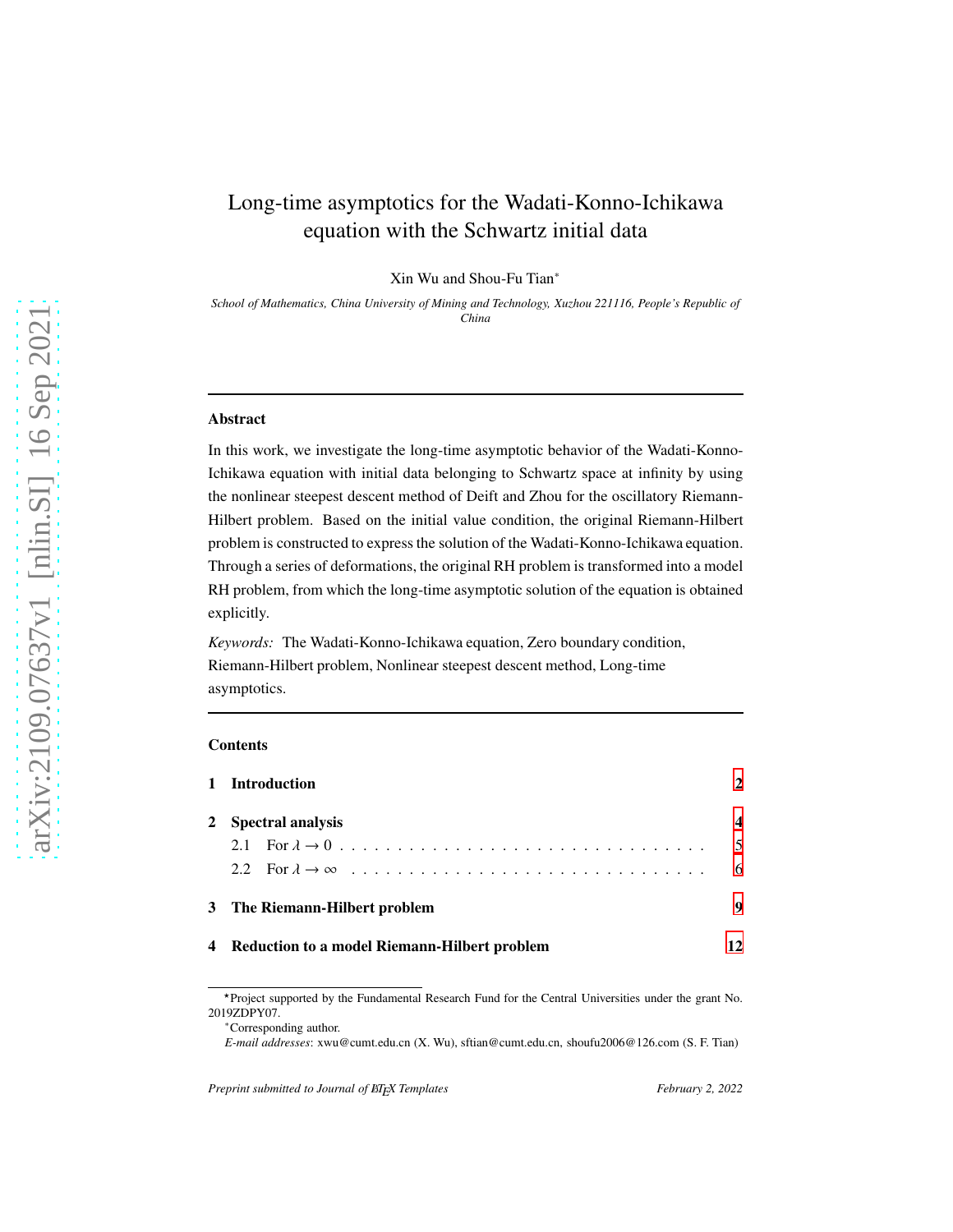#### 5 Long time asymptotics [21](#page-20-0)

## <span id="page-1-0"></span>6 Conclusions and discussions [24](#page-23-0)

## 1. Introduction

As a well-known integrable equation, the nonlinear Schrödinger (NLS) equation

$$
iq_t + \frac{1}{2}q_{xx} + |q|^2 q = 0,
$$
\n(1.1)

has played an important role in the field of mathematical physics [\[1\]](#page-24-0)-[\[12\]](#page-25-0), which is widely used in optics, free water waves of ideal fluids, plasma waves, etc. When pulses with a short propagation time along the fiber are considered, the NLS equation with high-order nonlinear dispersion terms is further studied, which indeed plays an important role in great success of optical communication technology. However, to high-order nonlinear dispersion, it not only does not expand the classes of Kerr-type nonlinearity, but also does not change the prediction of the NLS equation for an unlimited short pulse duration as the input field strength or the number of soliton increases. Because the refractive index change caused by the field is controlled by high-order nonlinearity, from which we know that it cannot be described by Kerr-type nonlinearity for short pulses and higher input peak pulse power. As a result, the photoinduced refractive index change becomes saturated at higher field strengths. In order to study the propagation of soliton in materials with saturable nonlinearity, the NLS equation with saturable nonlinearity [\[13,](#page-25-1) [14\]](#page-25-2) is studied, which reads

$$
iq_t + q_{xx} + \frac{|q|^2}{1 + r|q|^2}q = 0,
$$
\n(1.2)

where  $r$  is a constant. However, it is difficult to obtain an analytical solution to this equation because it is not integrable.

For integrable models with saturable nonlinearities, people can trace back to the Wadati-Konno-Ichikawa (WKI) equation [\[15](#page-25-3), [16\]](#page-25-4), which is written as

<span id="page-1-1"></span>
$$
iq_t + \left(\frac{q}{\sqrt{1+|q|^2}}\right)_{xx} = 0,
$$
\n(1.3)

where  $q$  is a complex function of  $x$  and  $t$ . As we all know, the WKI equation has very high nonlinearity and peak solutions. Therefore, more and more attention is paid to the research of this equation. For the WKI equation, there is a gauge transformation that enables mutual conversion between the Ablowitz, Kaup, Newell and Segur (AKNS) system and the WKI equation in [\[17\]](#page-25-5). Resorting to the gauge transformation,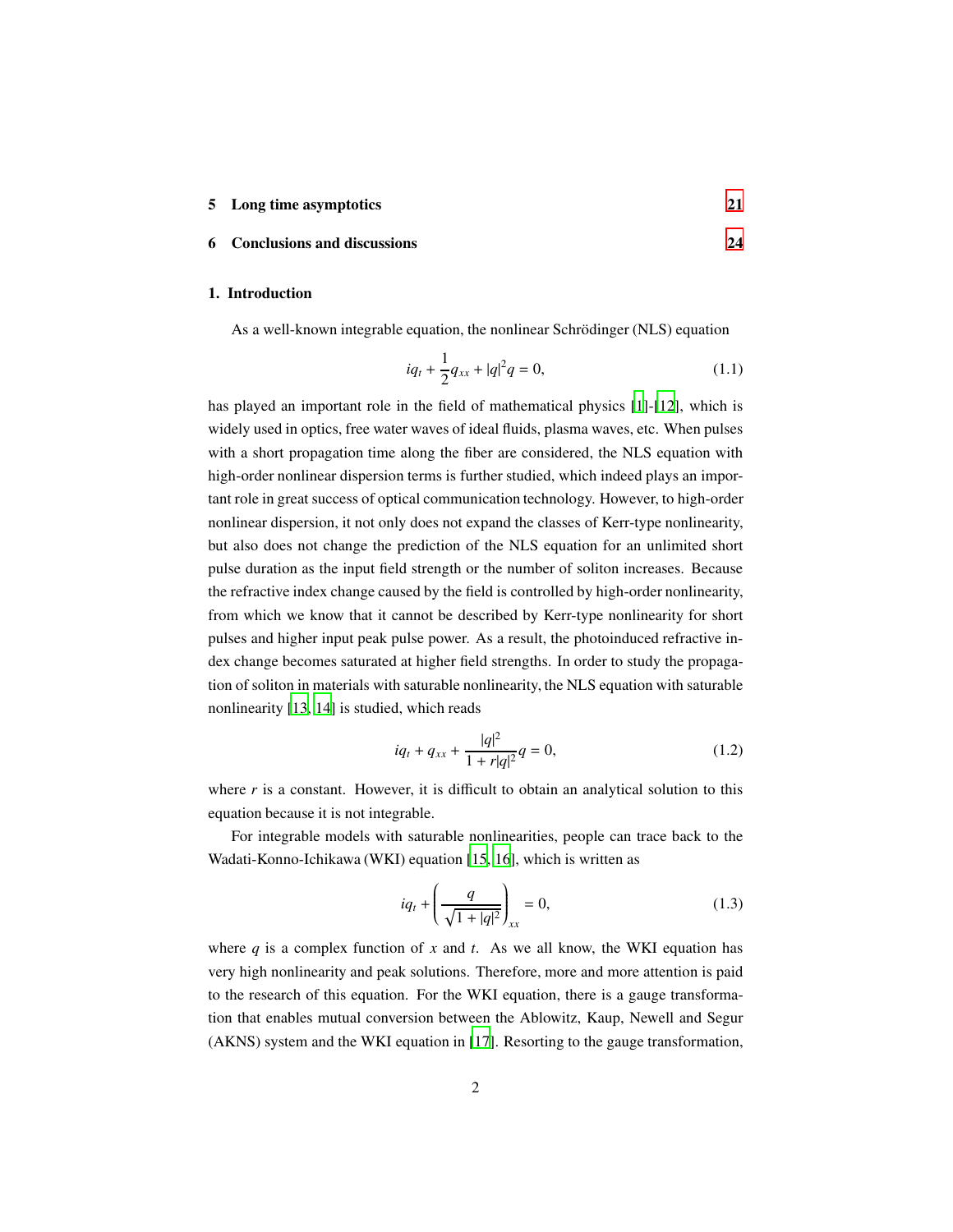the Bäcklund transformation was studied in [\[18\]](#page-25-6)-[\[20\]](#page-25-7). The classic inverse scattering method with vanishing boundary condition and non-vanishing boundary condition for the WKI equation was studied in [\[16\]](#page-25-4) and [\[21\]](#page-25-8), respectively, and one soliton solution was obtained. Exact stationary solution and the orbital stability for stationary solution of the WKI equation were studied in [\[22,](#page-25-9) [23](#page-25-10)]. The existence of global solution for the WKI equation with small initial data was studied in [\[24\]](#page-26-0) and the algebro-geometric construction of WKI flows were studied in [\[25](#page-26-1)]. In [\[26\]](#page-26-2), the Darboux transformation was used to investigate the Wadati-Konno-Ichikawa system and the breathe and rogue wave solution were obtained. Based on the Riemann-Hilbert problem which is the modern version, the WKI equation with simple poles and higher-order poles was considered in [\[27\]](#page-26-3) and [\[28\]](#page-26-4), and the phenomenon of abundant soliton solution has also been described.

In this work, we consider the WKI equation with the following initial value condition

<span id="page-2-0"></span>
$$
q(x,0) = q_0(x) \in S(\mathbb{R}), \quad -\infty < x < +\infty,\tag{1.4}
$$

where  $S(\mathbb{R})$  means Schwartz space.

As early as 1976, the exact expression of the long time asymptotic solution for the NLS equation with decaying initial value was given by Zakharov and Manakov in [\[29\]](#page-26-5). In which the inverse scattering map and the reconstruction of the solution was investigated through an oscillatory Riemann-Hilbert problem. In 1993, Deift and Zhou proposed a nonlinear steepest descent method to analyze the asymptoticity of the solution of oscillatory Riemann-Hilbert problem, which gave a rigorous proof process [\[30](#page-26-6)]. This method mainly use a series of deformations to reduce the original Riemann-Hilbert problem into a Riemann-Hilbert problem whose jump matrix is asymptotic fast (as  $t \to \infty$ ) to the identity matrix everywhere except near some stationary phase points. Due to its effectiveness in the long-time asymptotic behavior of the solution for nonlinear integral equations, the nonlinear steepest descent method is widely used in many equations, such as the defocusing nonlinear Schrödinger equation equation [\[31\]](#page-26-7), the sine-Gordon equation  $[32]$ , the modified nonlinear Schrödinger equation  $[33, 34]$  $[33, 34]$ , the focusing nonlinear Schrödinger equation [\[35\]](#page-27-0), the Korteweg-de Vries equation [\[36\]](#page-27-1), derivative nonlinear Schrödinger equation equation [\[37\]](#page-27-2), the Cammasa-Holm equation [\[38\]](#page-27-3), Fokas-Lenells equation [\[39\]](#page-27-4), the Spin-1 Gross-Pitaevskii Equation [\[40\]](#page-27-5), coupled Hirota equation [\[41\]](#page-27-6), short pulse equation [\[42,](#page-27-7) [43\]](#page-27-8), Kundu-Eckhaus Equation [\[44,](#page-27-9) [45\]](#page-27-10), the coupled dispersive AB system [\[46\]](#page-27-11), extended modified Korteweg-de Vries equation [\[47\]](#page-28-0), the "good" Boussinesq equation [\[48](#page-28-1)], nonlocal mKdV equation [\[49](#page-28-2)] etc.

Our purpose is to study the asymptotic solution of the WKI equation by using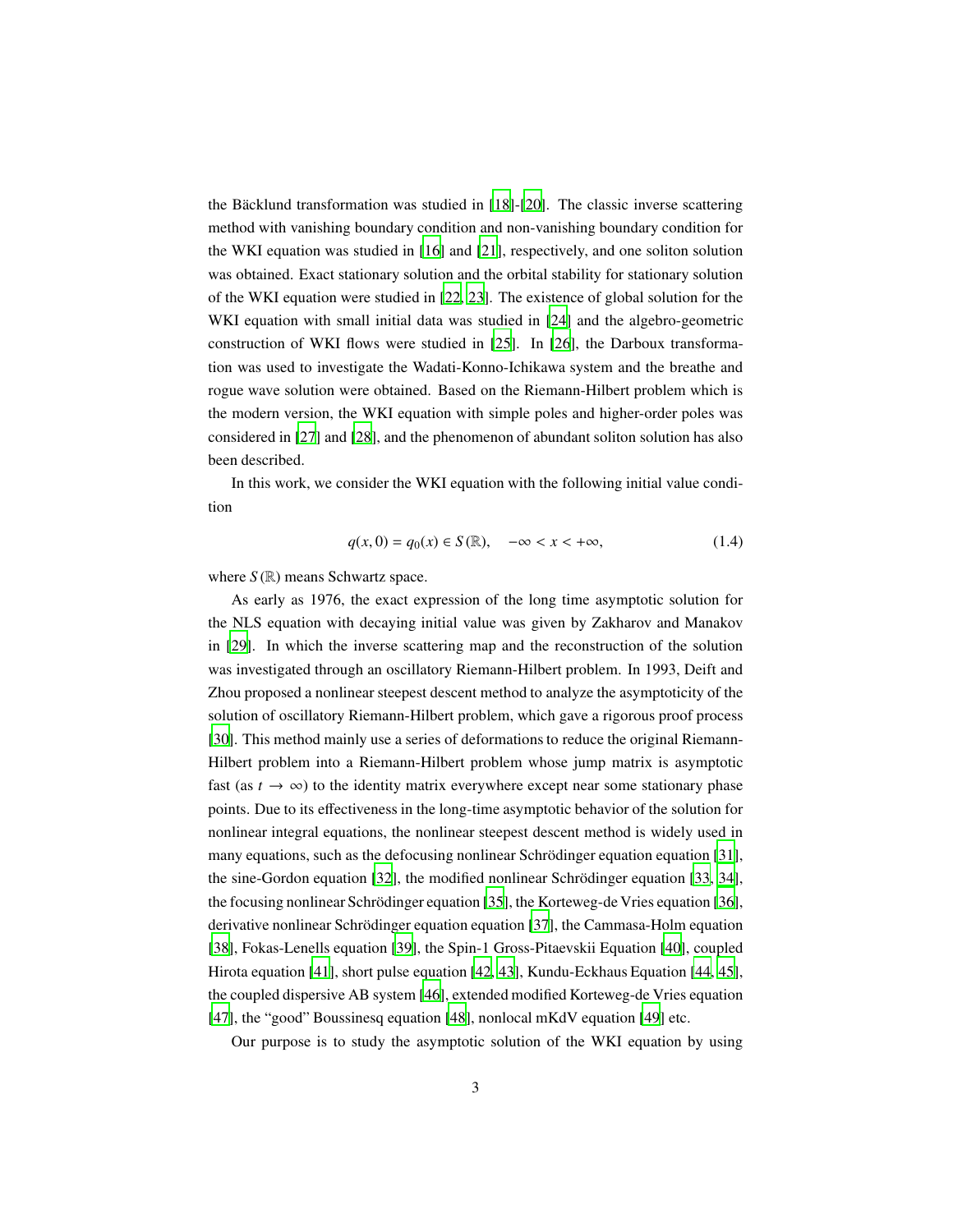the Deift-Zhou nonlinear steepest descent method when the time *t* approaches infinity. Compared with the previous work, our work has some notable and valuable points. On the one hand, this work needs to consider  $\lambda \to 0$  and  $\lambda \to \infty$  in the spectrum analysis compared with the Lax pair of the equation which is of the AKNS type. Therefore, if we want to use the Riemann-Hilbert problem to solve the WKI equation, we need to establish a connection about them. On the other hand, we use a simpler calculation process compared with the work done by Deift and Zhou in 1993. The classic nonlinear steepest descent method uses a series of deformations. However, in our work, the jump contours are divided into several parts, and the leading term is only provided near the stationary point, while the remaining parts provide the error terms.

The structure of this work is given as follows. In section 2, in the spectral analysis of the WKI equation, due to the particularity of the Lax pair, we divide the spectral analysis into two parts, namely  $\lambda \to 0$  and  $\lambda \to \infty$ , to discuss the properties of the spectral function separately. In section 3, we first construct the RH problem for the case of  $\lambda \to \infty$ , and establish the relationship between the spectral functions in the two cases of  $\lambda \to 0$  and  $\lambda \to \infty$ , so that the solution of the WKI equation can be expressed by the solution of the Riemann-Hilbert problem. The purpose of section 4 is to use the nonlinear steepest descent method to deform the original Riemann-Hilbert problem into a model Riemann-Hilbert problem. In which, we make a series of transformations and introduce a parabolic cylinder function. In section 5, the long time asymptotic solution of the WKI equation is accurately given. Finally, some conclusions and discussions are presented.

#### <span id="page-3-0"></span>2. Spectral analysis

In this section, starting with the Lax pair of  $(1.3)$ , we analyze the related properties of the Jost functions  $\Psi(x, t; \lambda)$  and the scattering data  $S(\lambda)$ , which are prepared for the next section.

The Wadati-Konno-Ichikawa equation admits the Lax pair

<span id="page-3-1"></span>
$$
\Psi_x = U\Psi,
$$
  
\n
$$
\Psi_t = V\Psi,
$$
\n(2.1)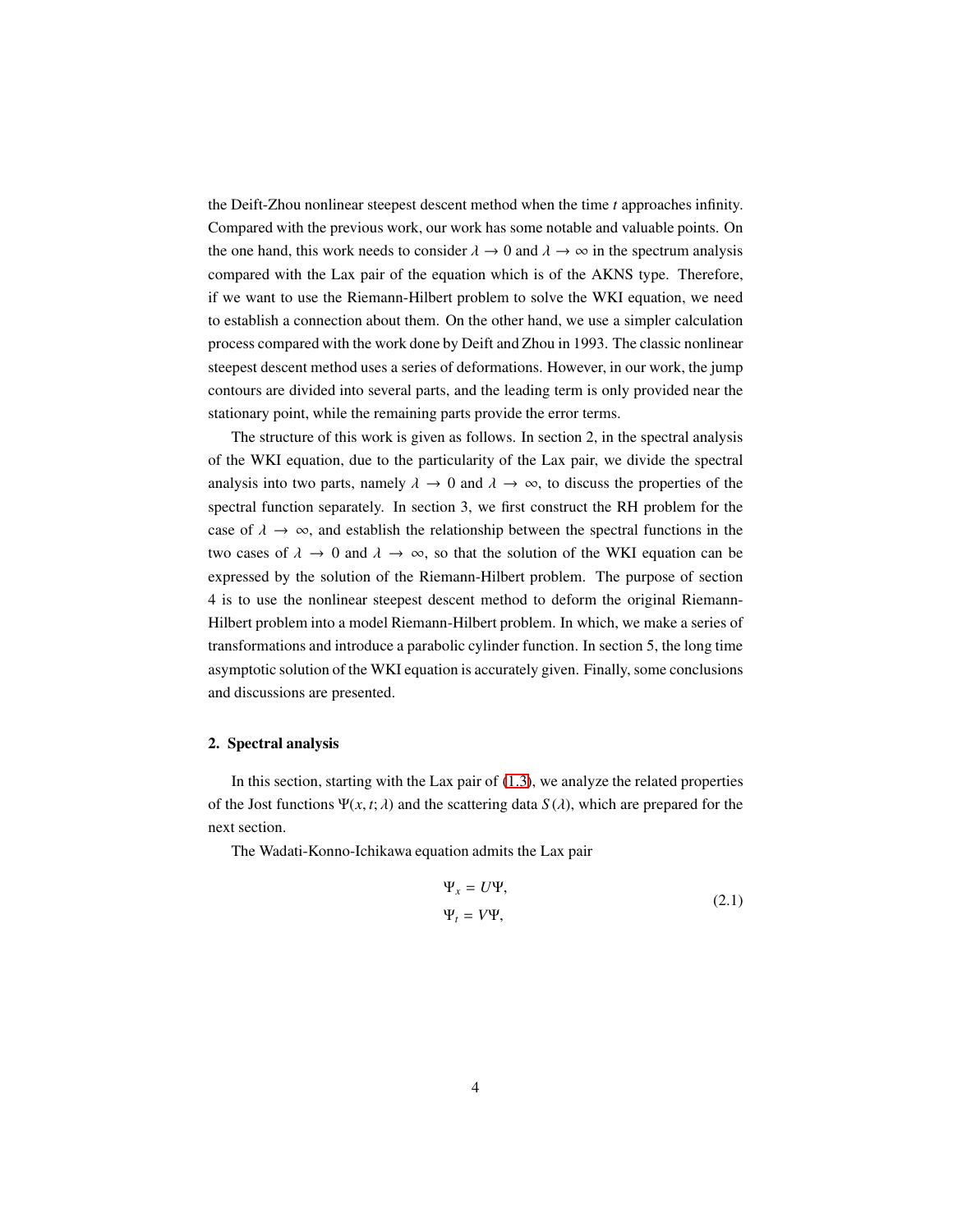where

$$
U = -i\lambda\sigma_3 + \lambda Q,
$$
  
\n
$$
V = \begin{pmatrix} -\frac{2i\lambda^2}{\Phi} & \frac{2q}{\Phi}\lambda^2 + i\lambda \left(\frac{q}{\Phi}\right)_x \\ -\frac{2q^*}{\Phi}\lambda^2 + i\lambda \left(\frac{q^*}{\Phi}\right)_x & \frac{2i\lambda^2}{\Phi} \end{pmatrix},
$$
  
\n
$$
\Phi = \sqrt{1 + |q|^2}, \quad \sigma_3 = \begin{pmatrix} 1 & 0 \\ 0 & -1 \end{pmatrix}, \quad Q = \begin{pmatrix} 0 & q \\ -q^* & 0 \end{pmatrix},
$$

the function Ψ is a 2 × 2 matrix and  $\lambda$  is the spectral parameter. According to the compatibility conditions, that is  $U_t - V_x + [U, V] = 0$ , the Lax pair is equivalent to the Wadati-Konno-Ichikawa equation.

Since the Lax pair [\(2.1\)](#page-3-1) of the WKI equation is not of AKNS type, spectral analysis is different from most situations. By analogy to the short pulse equation, we consider the case of spectral problem as  $\lambda \to 0$  and  $\lambda \to \infty$ .

## <span id="page-4-0"></span>2.1. For  $\lambda \to 0$

According to Fokas method, introducing a transformation as

$$
\Psi(x,t;\lambda) = \psi(x,t;\lambda)e^{-i(\lambda x + 2\lambda^2 t)\sigma_3},\tag{2.2}
$$

such that as  $x \to \pm \infty$ 

$$
\psi(x,t;\lambda) \sim \mathbb{I}.\tag{2.3}
$$

Correspondingly, the Lax pair [\(2.1\)](#page-3-1) is equivalent to

$$
\begin{cases} \psi_x + i\lambda[\sigma_3, \psi] = \overline{U}\psi, \\ \psi_t + 2i\lambda^2[\sigma_3, \psi] = \overline{V}\psi, \end{cases}
$$
 (2.4)

with

$$
\overline{U} = \lambda Q,
$$
\n
$$
\overline{V} = \begin{pmatrix}\n2i\lambda^2 \left(1 - \frac{1}{\Phi}\right) & \frac{2q}{\Phi} \lambda^2 + i\lambda \left(\frac{q}{\Phi}\right)_x \\
-\frac{2q^*}{\Phi} \lambda^2 + i\lambda \left(\frac{q^*}{\Phi}\right)_x & -2i\lambda^2 \left(1 - \frac{1}{\Phi}\right)\n\end{pmatrix}.
$$

Normally, we transform the space-part of [\(2.1\)](#page-3-1) into the linear Volterra integral equations for  $\psi_{\pm}(x, t; \lambda)$  as follows

$$
\begin{cases}\n\psi_{+}(x,t;\lambda) = \mathbb{I} - \int_{x}^{+\infty} e^{-i\lambda(x-y)\hat{\sigma}_{3}} \overline{U}(y,t)\psi_{+}(y,t;\lambda)dy, \\
\psi_{-}(x,t;\lambda) = \mathbb{I} + \int_{-\infty}^{x} e^{-i\lambda(x-y)\hat{\sigma}_{3}} \overline{U}(y,t)\psi_{-}(y,t;\lambda)dy,\n\end{cases}
$$
\n(2.5)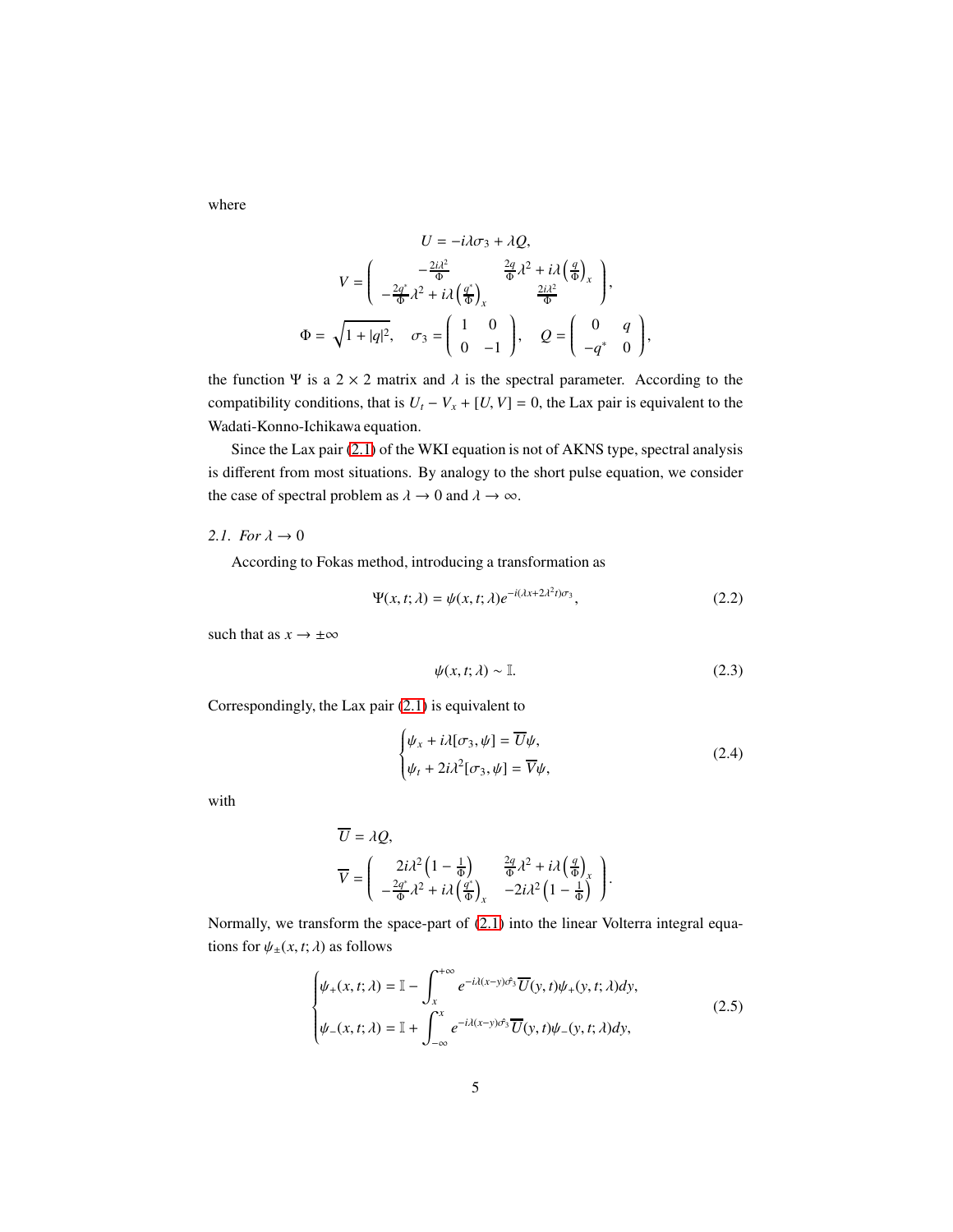where  $e^{\hat{\sigma}} A = e^{\sigma} A e^{-\sigma}$ .

Denote  $\psi_{\pm} = [\psi_{\pm,1}, \psi_{\pm,2}]$ , it can directly know that the exponential factor  $e^{-i\lambda(x-y)}$ is only contained in the the integral equation for the first column of  $\psi$ <sub>−</sub> which decays when  $\lambda$  is in the upper half plane, i.e.  $\lambda \in {\lambda | Im \lambda > 0}$ , and the exponential factor  $e^{-i\lambda(x-y)}$  is only contained in the integral equation for the second column of  $\psi$  + which decays when  $\lambda$  is in the upper half plane, i.e.  $\lambda \in \{\lambda | Im \lambda > 0\}$ . Thus  $\psi_{-,1}$  and  $\psi_{+,2}$ allow analytic extensions into  $\{\lambda | Im\lambda > 0\}$ . Similar to the above method, it can be seen that  $\psi_{-,2}$  and  $\psi_{+,1}$  can be analytically continued to lower half plane, i.e. { $\lambda |Im \lambda < 0$ }.

The asymptotic properties for the Jost solutions  $\psi_{\pm}$  are derived as

$$
\psi_{\pm}(x,t;\lambda) = I + \int_{\pm\infty}^{x} \overline{U}(y,t;\lambda)dy + O(\lambda^{2}), \quad as \quad \lambda \to 0.
$$
 (2.6)

To begin with the asymptotic property of the Jost solutions  $\psi_{\pm}$ , the solution of WKI equation is presented as

$$
Q(x,t) = \lim_{\lambda \to 0} \frac{1}{\lambda} \frac{\partial}{\partial x} \psi_{\pm}(x,t;\lambda).
$$
 (2.7)

## <span id="page-5-0"></span>2.2. For  $\lambda \to \infty$

It is worth noting that for the two cases of  $\lambda \to 0$  and  $\lambda \to \infty$ , the asymptotic properties of the Jost solution are not universal when constructing the RH problem. Therefore, when  $\lambda \to \infty$ , we take a different approach than when constructing the RH problem described above. In what follows, the transformation is need to be introduced to control the eigenfunctions.

To begin with, we introduce  $P(x,t)$  which is a 2  $\times$  2 matrix-value function as

$$
P(x,t) = \sqrt{\frac{1+\Phi}{2\Phi}} \left( \begin{array}{cc} 1 & \frac{-i(1-\Phi)}{q^*} \\ \frac{-i(1-\Phi)}{q} & 1 \end{array} \right),
$$
 (2.8)

then its inverse matrix is

$$
P^{-1}(x,t) = \sqrt{\frac{1+\Phi}{2\Phi}} \left( \begin{array}{cc} 1 & \frac{i(1-\Phi)}{q^*} \\ \frac{i(1-\Phi)}{q} & 1 \end{array} \right). \tag{2.9}
$$

Defining a transformation as

$$
\tilde{\Psi}(x,t;\lambda) = P(x,t)\Psi(x,t;\lambda),\tag{2.10}
$$

therefore the Lax pair [\(2.1\)](#page-3-1) is transformed into

<span id="page-5-1"></span>
$$
\begin{cases} \tilde{\Psi}_x + \theta_x \tilde{\Psi} = \tilde{U} \tilde{\Psi}, \\ \tilde{\Psi}_t + \theta_t \tilde{\Psi} = \tilde{V} \tilde{\Psi}, \end{cases}
$$
\n(2.11)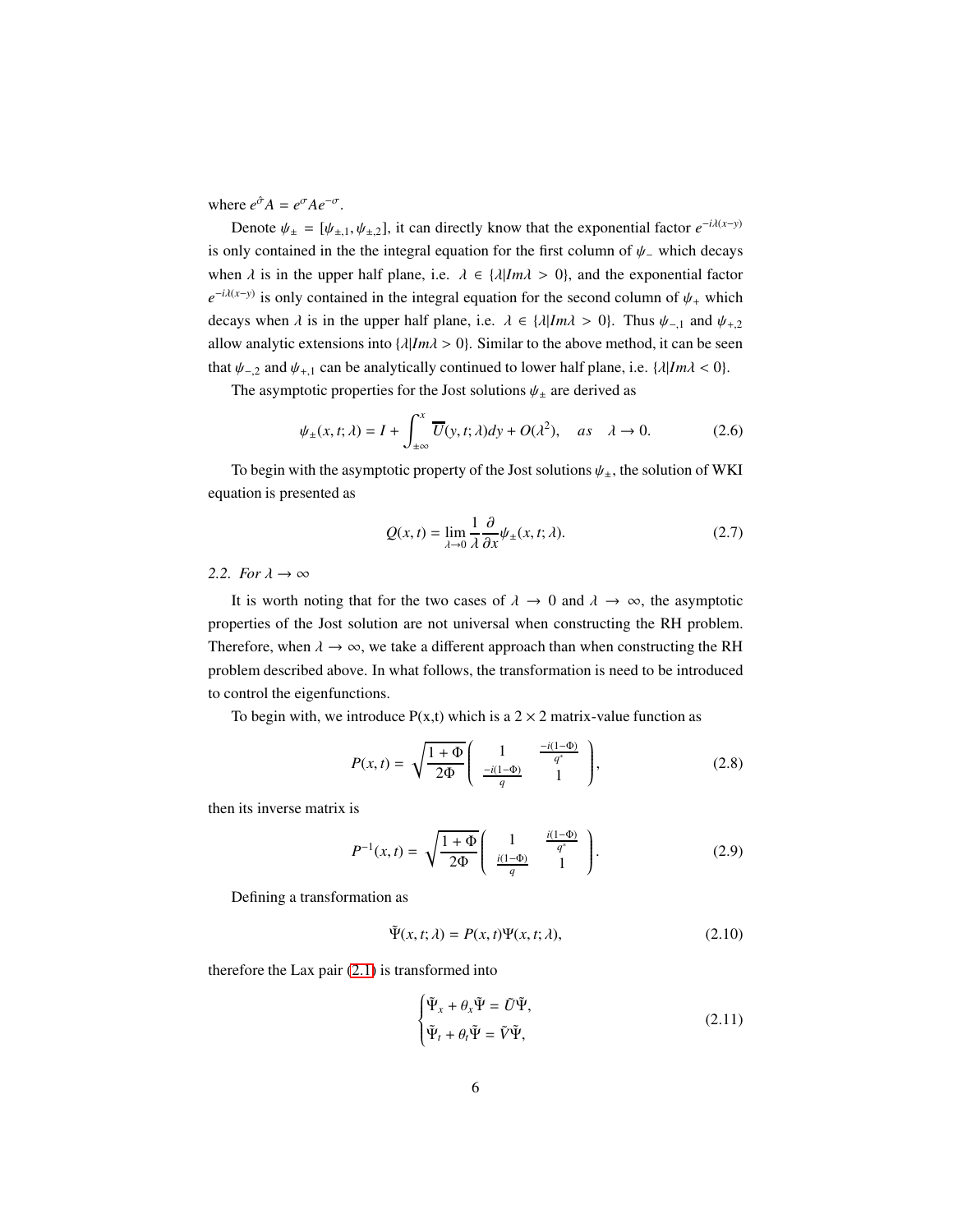here

<span id="page-6-0"></span>
$$
\theta_x = i\lambda \Phi \sigma_3,
$$
  
\n
$$
\theta_t = 2i\lambda^2 \sigma_3 + \lambda \frac{qq_x^* - q_x q^*}{2\Phi^2} \sigma_3,
$$
\n(2.12)

with

$$
\tilde{U} = -P^{-1}P_{x} = \begin{pmatrix}\n-\frac{qq_{x}^{*} - q_{x}q^{*}}{4\Phi(1+\Phi)} & -\frac{iq[\Phi(qq_{x}^{*} - q_{x}q^{*}) - |q]_{x}^{2}]}{4\Phi^{2}(\Phi^{2} - 1)} \\
\frac{iq^{*}[\Phi(qq_{x}^{*} - q_{x}q^{*}) + |q]_{x}^{2}]}{4\Phi^{2}(\Phi^{2} - 1)} & -\frac{qq_{x}^{*} - q_{x}q^{*}}{4\Phi(1+\Phi)}\n\end{pmatrix},
$$
\n
$$
\tilde{V} = \begin{pmatrix}\n\tilde{V}_{11} & \tilde{V}_{12} \\
\tilde{V}_{21} & -\tilde{V}_{11}\n\end{pmatrix},
$$
\n
$$
\tilde{V}_{12} = -\frac{iq[q^{*}(qq_{x}^{*} - q^{*}q_{x}) - 2|q]_{x}^{*}(\Phi - 1)]}{2(\Phi - 1)\Phi^{3}q^{*}}\lambda - \frac{iq[q^{*}(qq_{t}^{*} - q_{t}q^{*}) - 2|q]_{t}^{*}(\Phi - 1)]}{4\Phi^{2}(\Phi^{2} - 1)q^{*}},
$$
\n
$$
\tilde{V}_{21} = \frac{iq^{*}[q(qq_{x}^{*} - q^{*}q_{x}) + 2|q]_{x}(\Phi - 1)]}{2(\Phi - 1)\Phi^{3}q}\lambda + \frac{iq^{*}[q(qq_{t}^{*} - q_{t}q^{*}) + 2|q]_{t}(\Phi - 1)]}{4\Phi^{2}(\Phi^{2} - 1)q}.
$$

It is easy to see that [\(2.12\)](#page-6-0) is compatible because of  $\theta_{xt} = \theta_{tx}$  leading to

$$
i\Phi_t = \left(\frac{qq_x^* - q^*q_x}{2\Phi^2}\right)_x,\tag{2.13}
$$

which is the conservation law of the WKI equation. For this reason, the function  $\theta(x, t; \lambda)$  is defined as

$$
\theta(x, t; \lambda) = (i\lambda \tilde{x} + 2i\lambda^2 t)\sigma_3,\tag{2.14}
$$

with

$$
\tilde{x}(x,t) = x - \int_{x}^{+\infty} (\Phi(y) - 1) dy.
$$
 (2.15)

Defining

$$
\phi(x, t; \lambda) = e^{d_+ \hat{\sigma}_3} \tilde{\Psi} e^{-d_- \sigma_3} e^{\theta}, \qquad (2.16)
$$

where

$$
d_{+} = \int_{-\infty}^{x} \frac{qq_{x}^{*} - q^{*}q_{x}}{4\Phi(1 + \Phi)}(\xi, t)d\xi,
$$
  

$$
d_{-} = \int_{x}^{+\infty} \frac{qq_{x}^{*} - q^{*}q_{x}}{4\Phi(1 + \Phi)}(\xi, t)d\xi,
$$
  

$$
d = d_{+} + d_{-} = \int_{-\infty}^{+\infty} \frac{qq_{x}^{*} - q^{*}q_{x}}{4\Phi(1 + \Phi)}(\xi, t)d\xi.
$$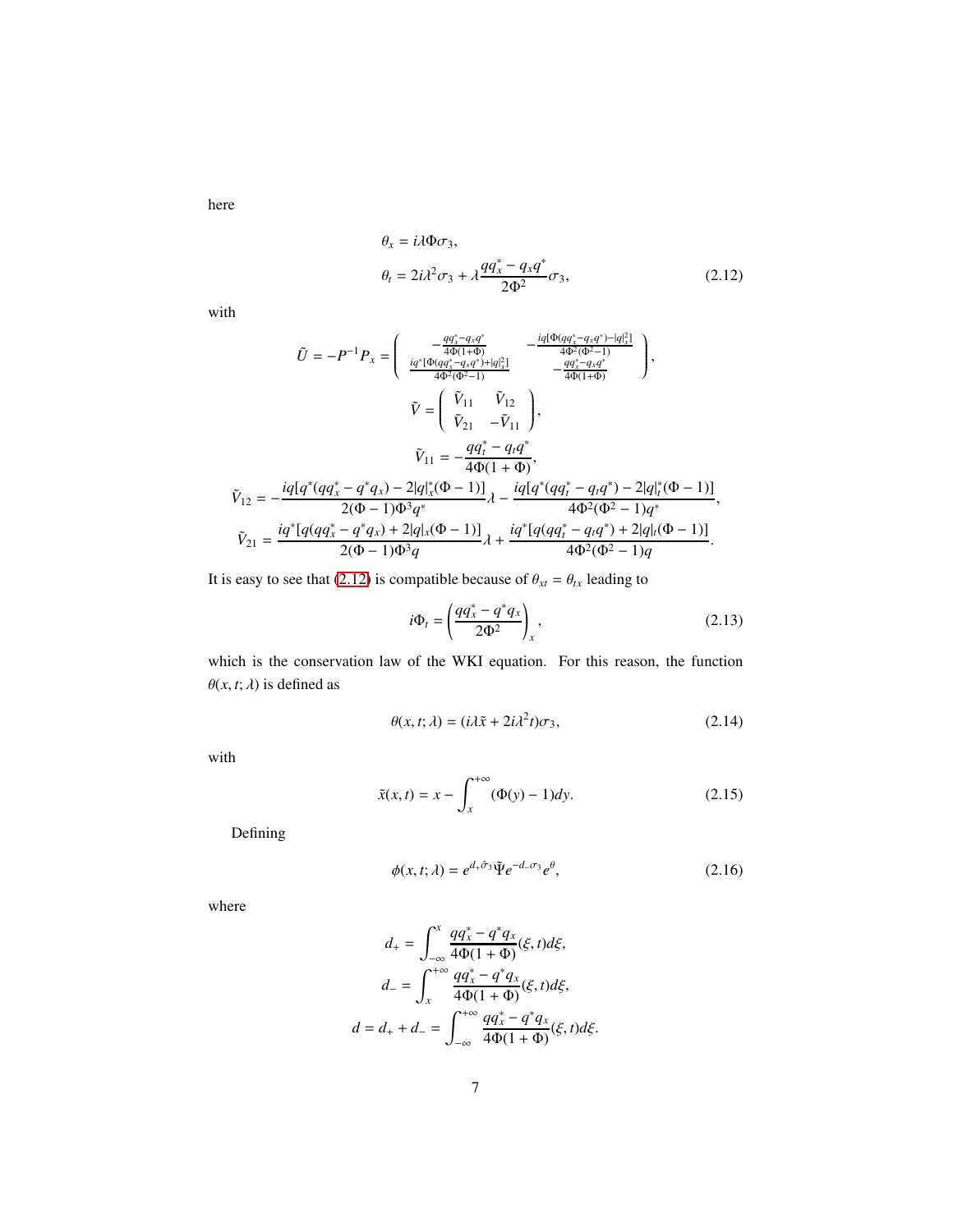Then

<span id="page-7-1"></span><span id="page-7-0"></span>
$$
\begin{cases} \phi_x + [\theta_x, \phi] = \tilde{U}\phi, \\ \phi_t + [\theta_t, \phi] = \tilde{V}\phi, \end{cases}
$$
 (2.17)

By using the same way, we have

$$
\phi_{\pm}(x,t;\lambda) = I + \int_{\pm\infty}^{x} e^{\theta(y,t;\lambda) - \theta(x,t;\lambda)} \tilde{U}(y,t;\lambda) \phi_{\pm}(y,t;\lambda) e^{\theta(x,t;\lambda) - \theta(y,t;\lambda)} dy.
$$
 (2.18)

If the definition of  $\theta$  is considered, the above Volterra integral equations [\(2.18\)](#page-7-0) are written as

$$
\phi_{\pm}(x,t;\lambda) = I + \int_{\pm\infty}^{x} e^{-i\lambda \int_{y}^{x} \Phi(\xi)d\xi\sigma_{3}} \tilde{U}(y,t;\lambda)\phi_{\pm}(y,t;\lambda)e^{i\lambda \int_{y}^{x} \Phi(\xi)d\xi\sigma_{3}}dy.
$$
 (2.19)

On the basis of [\(2.19\)](#page-7-1) and the above analysis, the Jost functions  $\phi_{\pm}(x, t; \lambda)$  hold the following analytic properties as:  $\phi_{+,1}$  and  $\phi_{-,2}$  (and, respectively,  $\phi_{-,1}$  and  $\phi_{+,2}$ ) are analytic in  $\{\lambda | Im\lambda < 0\}$  (and, respectively,  $\{\lambda | Im\lambda > 0\}$ ) and continuous in  $\{\lambda | Im\lambda \le 0\}$ (and, respectively,  $\{\lambda | Im\lambda \ge 0\}$ ).

Meanwhile, the Jost functions  $\phi_{\pm}(x, t; \lambda)$  satisfy the symmetry relationship as

$$
\phi_{\pm}^*(x,t;\lambda^*) = \begin{pmatrix} 0 & 1 \\ -1 & 0 \end{pmatrix} \phi_{\pm}(x,t;\lambda) \begin{pmatrix} 0 & -1 \\ 1 & 0 \end{pmatrix},
$$
 (2.20)

and the asymptotic properties as:

- $(\phi_{+,1}, \phi_{-,2}) \rightarrow I$  as  $\lambda \rightarrow \infty$  in  $\{\lambda | Im \lambda \le 0\};$
- $(\phi_{-,1}, \phi_{+,2}) \rightarrow I$  as  $\lambda \rightarrow \infty$  in  $\{\lambda | Im \lambda \ge 0\}.$

Since  $\tilde{\Psi}_\pm$  are the solution of [\(2.11\)](#page-5-1), there is a linear relationship between them, then there is a matrix  $S(\lambda)$  which is not depend on x and t such that

$$
\phi_{+}(x,t;\lambda) = \phi_{-}(x,t;\lambda)e^{-(i\lambda\tilde{x}+2i\lambda^{2}t)\sigma_{3}}S(\lambda)e^{(i\lambda\tilde{x}+2i\lambda^{2}t)\sigma_{3}},
$$
\n(2.21)

where  $S(\lambda) = (s_{ij})_{2 \times 2}$ . According to the symmetry property of  $\phi_{\pm}$ ,  $S(\lambda)$  can be rewritten as

$$
S(\lambda) = \begin{pmatrix} a^*(\lambda) & b(\lambda) \\ -b^*(\lambda) & a(\lambda) \end{pmatrix}, \quad \lambda \in \mathbb{R},
$$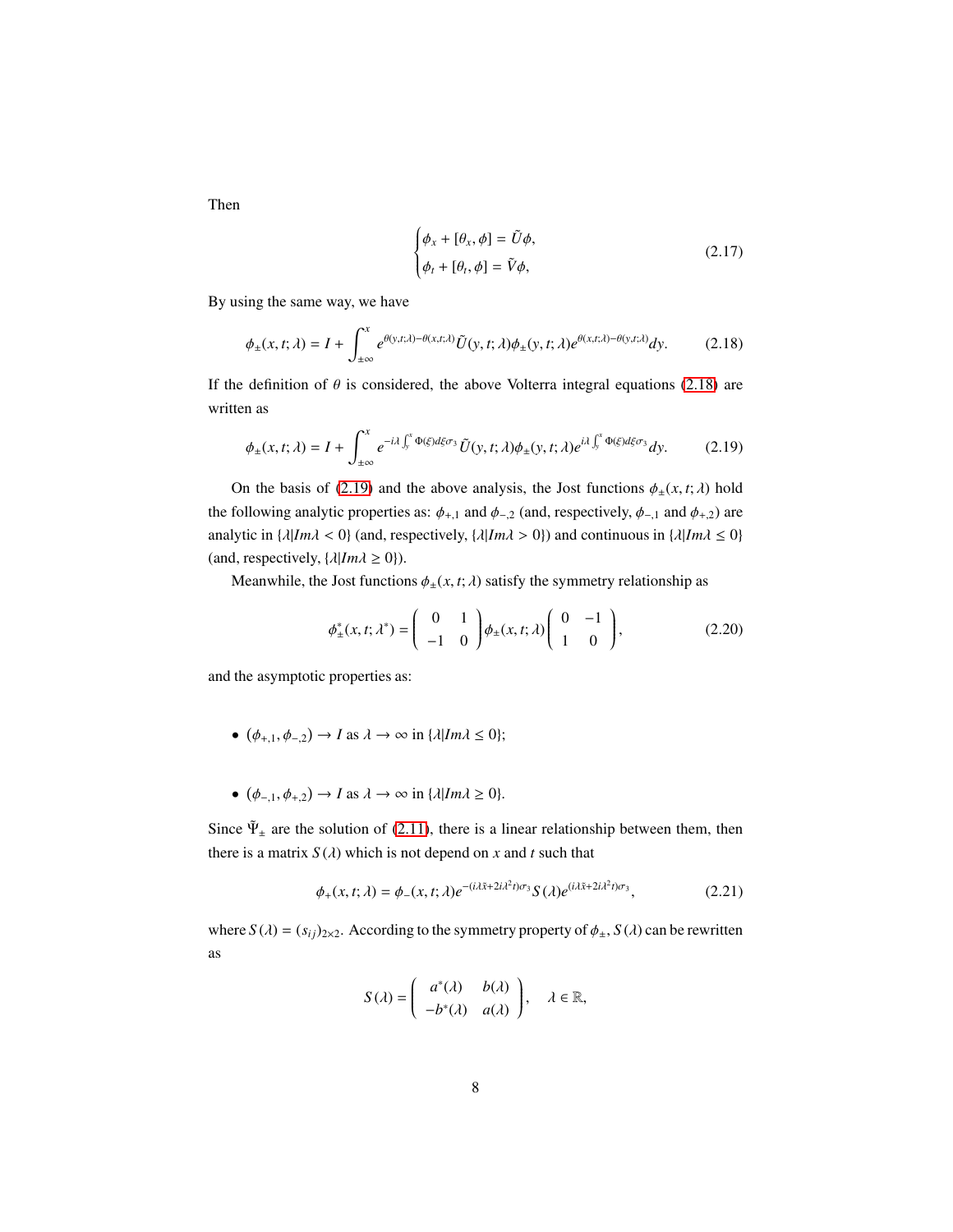where

$$
a(\lambda) = \det(\phi_{-,1}, \phi_{+,2}),
$$
  
\n
$$
b(\lambda) = e^{2i(\lambda \tilde{x} + 2i\lambda^2 t)} \det(\phi_{+,2}, \phi_{-,2}).
$$
\n(2.22)

Furthermore, for all  $\lambda \in \mathbb{R}$ , one has

$$
\det S(\lambda) = 1. \tag{2.23}
$$

Based on the properties of  $\phi_{\pm}$ , we know that scattering data, that is  $a(\lambda)$  and  $b(\lambda)$ , admit the asymptotic properties as:

- $a(\lambda) \rightarrow 1$  as  $\lambda \rightarrow \infty$ ;
- $b(\lambda) \rightarrow 0$  as  $\lambda \rightarrow \infty$ ;

and the analytic properties as:

- *a*( $\lambda$ ) is analytic in { $\lambda |Im \lambda < 0$ } and continuous in { $\lambda |Im \lambda \le 0$ };
- $b(\lambda)$  is are nowhere analytic and continuous for  $\lambda \in \mathbb{R}$ .

## <span id="page-8-0"></span>3. The Riemann-Hilbert problem

In accordance with the properties (the analytic properties and the asymptotic properties) of the Jost functions  $\phi_{\pm}(x, t; \lambda)$  and scattering data  $S(\lambda)$ , we define a piecewise meromorphic  $2 \times 2$  matrix function as

$$
M(x,t;\lambda) = \begin{cases} M_{+}(x,t;\lambda) = \left(\phi_{-,1}(x,t;\lambda), \frac{\phi_{+,2}(x,t;\lambda)}{a(\lambda)}\right), & Im\lambda > 0, \\ M_{-}(x,t;\lambda) = \left(\frac{\psi_{+,1}(x,t;\lambda)}{a^*(\lambda^*)}, \psi_{-,2}(x,t;\lambda)\right), & Im\lambda < 0, \end{cases}
$$
(3.1)

with  $M_{\pm}(x, t; \lambda) = \lim_{\varepsilon \to 0^+} M(x, t; \lambda \pm i\varepsilon)$  for  $\varepsilon, \lambda \in \mathbb{R}$ , as well as the scattering coefficient as

$$
r(k) = \frac{b(\lambda)}{a(\lambda)}.\tag{3.2}
$$

From the preparation of the previous section, we have the following theorem.

Theorem 3.1. *The piecewise meromorphic function M*(*x*, *t*; λ) *satisfies the following Riemann-Hilbert problem as:*

•  $M(x, t; \lambda)$  *is analytic in*  $\mathbb{C}\setminus\mathbb{R}$ *.*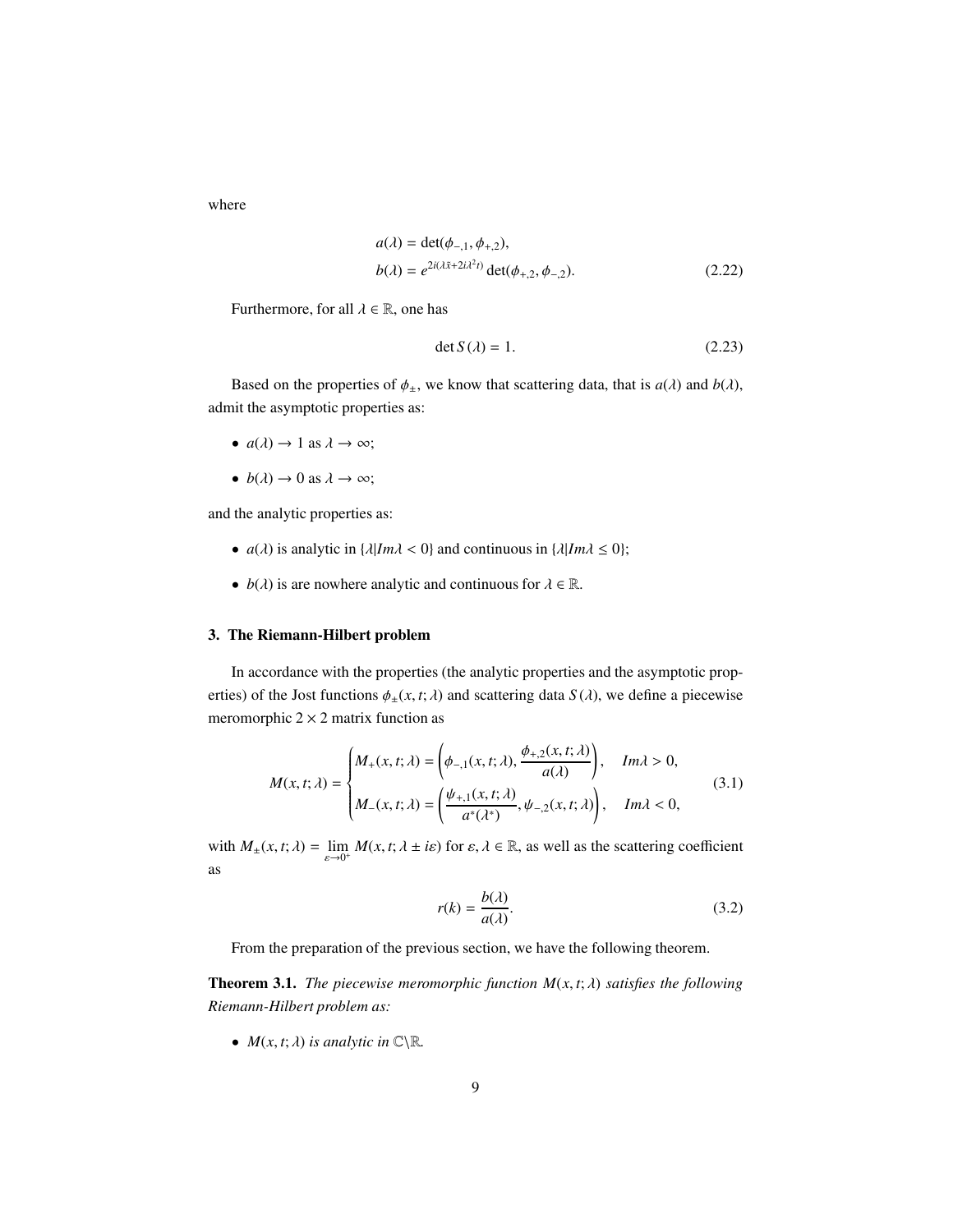• *The jump condition is*

$$
M_{+}(x,t;\lambda) = M_{-}(x,t;\lambda)e^{-(i\lambda\tilde{x} + 2i\lambda^{2}t)\hat{\sigma}_{3}}J(\lambda),
$$
\n(3.3)

*with*

$$
J(\lambda) = \begin{pmatrix} 1 & r(\lambda) \\ r^*(\lambda) & 1 + |r(\lambda)|^2 \end{pmatrix}.
$$

•  $M(x, t; \lambda) \rightarrow I$ , as  $\lambda \rightarrow \infty$ .

Considering the Jost functions  $\phi_{\pm}(x, t; \lambda)$ , we have

$$
\det M(x, t; \lambda) = 1. \tag{3.4}
$$

Simultaneously, the symmetry property exists the relationship as

$$
M^*(x,t;\lambda^*) = \begin{pmatrix} 0 & 1 \\ -1 & 0 \end{pmatrix} M(x,t;\lambda) \begin{pmatrix} 0 & -1 \\ 1 & 0 \end{pmatrix}.
$$
 (3.5)

For the jump matrix in the jump condition, it is easy to see that it is not only related to the scattering data, i.e.  $a(\lambda)$  and  $b(\lambda)$ , which is obtained because of the initial data  $q(x, 0)$ , but also related to the unknown  $\tilde{x}$ . Therefore, we need to convert the plane under consideration from  $(x, t)$  to  $(\tilde{x}, t)$ .

With regard to  $\tilde{M}(\tilde{x}, t; \lambda) = M(\tilde{x}(x, t), t; \lambda)$ , one has

$$
\tilde{M}_{+}(\tilde{x},t;\lambda) = \tilde{M}_{-}(\tilde{x},t;\lambda)\tilde{J}(\tilde{x},t;\lambda), \quad \lambda \in \mathbb{R},
$$
\n(3.6)

with  $\tilde{J}(\tilde{x}, t; \lambda) = e^{-(i\lambda \tilde{x} + 2i\lambda^2 t)\hat{\sigma}_3} J(\lambda).$ 

Besides, the function  $\tilde{M}(\tilde{x}, t; \lambda)$  admits the normalization condition

$$
\tilde{M}(\tilde{x}, t; \lambda) \to I, \quad \text{as } \lambda \to \infty,
$$
\n(3.7)

which guarantees the uniqueness of the Riemann-Hilbert solution.

Because we use  $\phi_{\pm}(x, t; \lambda)$  to introduce  $M(x, t; \lambda)$ , which is the solution of RH problem, however when constructing the solution of the equation, it is provided by  $\psi_{\pm}(x, t; \lambda)$ , so a connection between  $\phi_{\pm}(x, t; \lambda)$  and  $\psi_{\pm}(x, t; \lambda)$  is established.

It is noted that both  $\phi_{\pm}(x, t; \lambda)$  and  $\psi_{\pm}(x, t; \lambda)$  are solution of the Lax pair [\(2.1\)](#page-3-1), there exists the linear relationship as

$$
\phi_{\pm}(x,t;\lambda) = e^{-d_{+}\sigma_{3}} P^{-1}(x,t)\psi_{\pm}(x,t;\lambda)e^{-(i\lambda x + 2i\lambda^{2}t)\sigma_{3}}C_{\pm}(\lambda)e^{\theta}e^{d\sigma_{3}},
$$
(3.8)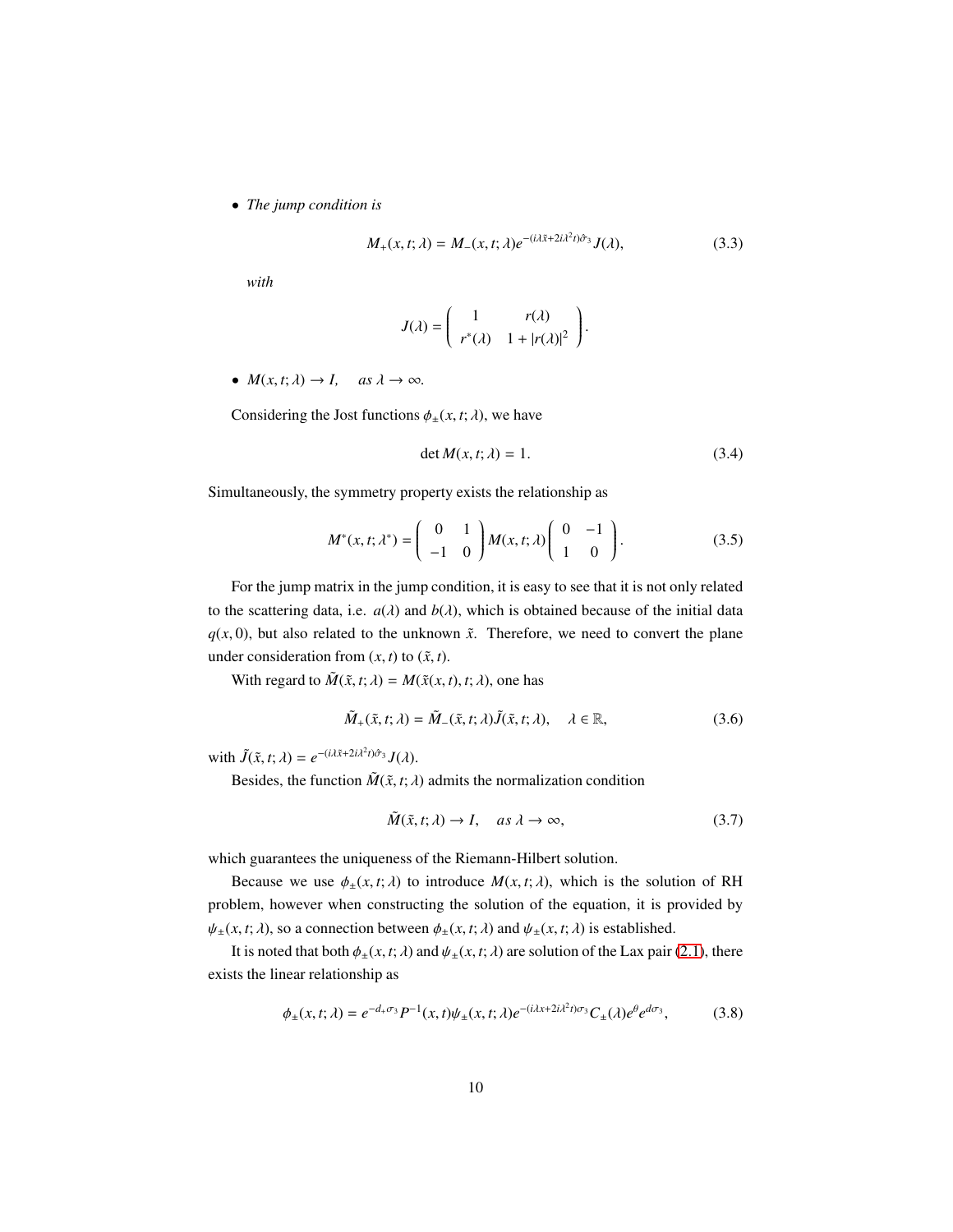where  $\theta = (i\lambda \tilde{x} + 2i\lambda^2 t)\sigma_3$  and  $C_{\pm}(\lambda)$  are only depend on  $\lambda$ . Through direct calculation, it is known that when  $x \rightarrow \pm$ , there exists

$$
C_{+}(\lambda) = e^{-d\sigma_{3}} e^{i\lambda c\sigma_{3}}, \quad C_{-}(\lambda) = I,
$$
 (3.9)

where  $c = \int_{-\infty}^{+\infty} (\Phi(\xi) - 1) d\xi$  is a quantity conserved under the dynamics governed by WKI equation, namely, *c* is a constant.

Then

$$
\phi_{+}(x,t;\lambda) = e^{-d_{+}\sigma_{3}} P^{-1}(x,t)\psi_{+}(x,t;\lambda)e^{i\lambda \int_{+\infty}^{x}(\Phi(y)-1)dy\sigma_{3}},
$$
\n(3.10)

$$
\phi_{-}(x,t;\lambda) = e^{-d_{+}\sigma_{3}} P^{-1}(x,t)\psi_{-}(x,t;\lambda)e^{i\lambda \int_{-\infty}^{x}(\Phi(y)-1)dy\sigma_{3}}e^{d\sigma_{3}}.
$$
 (3.11)

In the light of the asymptotic properties to the Jost functions  $\psi_{\pm}(x, t; \lambda)$  and the scattering data, when  $\lambda \rightarrow 0$  we have

$$
M_{+}(x,t;\lambda) = e^{-d_{+}\sigma_{3}} P^{-1}(x,t) \left[ I + \int_{+\infty}^{x} \overline{U}(y,t;\lambda) dy + i\lambda \int_{+\infty}^{x} (\Phi(y) - 1) dy \sigma_{3} \right]
$$
  
 
$$
\times e^{i\lambda \int_{+\infty}^{x} (\Phi(y) - 1) dy \sigma_{3}} + O(\lambda^{2}),
$$
  
\n
$$
M_{-}(x,t;\lambda) = e^{-d_{+}\sigma_{3}} P^{-1}(x,t) \left[ I + \int_{-\infty}^{x} \overline{U}(y,t;\lambda) dy + i\lambda \int_{-\infty}^{x} (\Phi(y) - 1) dy \sigma_{3} \right]
$$
  
\n
$$
\times e^{i\lambda \int_{-\infty}^{x} (\Phi(y) - 1) dy \sigma_{3}} e^{d\sigma_{3}} + O(\lambda^{2}),
$$

and

$$
a(\lambda) = e^d \left( 1 + i\lambda c + O(\lambda^2) \right),
$$
  

$$
b(\lambda) = O(\lambda).
$$

In the above, we know that the RH problem about  $M(x, t; \lambda)$  is transformed into the RH problem about  $\tilde{M}(\tilde{x}, t; \lambda)$ , and the solution  $q(x, t)$  of the WKI equation with the initial value problem can be given by  $\tilde{M}(\tilde{x}, t; \lambda)$ , that is

$$
q(x,t) = \tilde{q}(\tilde{x}(x,t),t),
$$
\n(3.12)

where

$$
\tilde{x}(x,t) = \tilde{x} + \lim_{\lambda \to 0} \frac{\left(\tilde{M}(\tilde{x},t;0)\right)^{-1} \left(\tilde{M}(\tilde{x},t;\lambda)\right)_{11} - 1}{i\lambda},\tag{3.13}
$$

$$
e^{-2d}q(\tilde{x},t) = \lim_{\lambda \to 0} \frac{\partial}{\partial \tilde{x}} \frac{\left( \left( \tilde{M}(\tilde{x},t;0) \right)^{-1} \tilde{M}(\tilde{x},t;\lambda) \right)_{12}}{i\lambda}.
$$
 (3.14)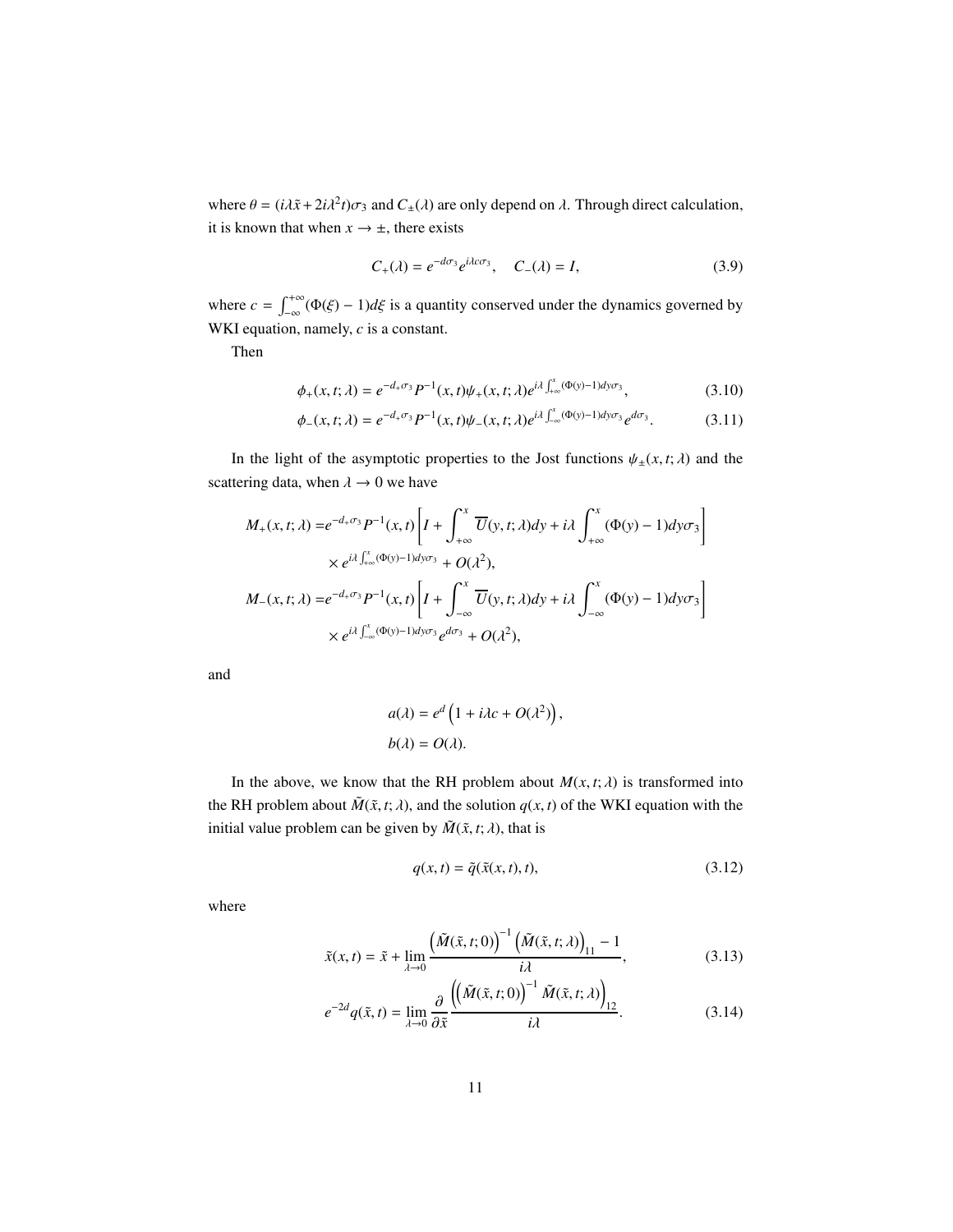#### <span id="page-11-0"></span>4. Reduction to a model Riemann-Hilbert problem

In this section, we convert the original RH problem into the solved RH problem in which the jump matrix is asymptotic to an identity matrix when  $t \to \infty$  except near the stationary points and introduce a solvable parabolic cylinder model, so as to obtain a model Riemann-Hilbert problem which long time asymptotic solution is solved.

Note that the jump matrix  $\tilde{J}(\tilde{x}, t; \lambda)$  has two oscillation terms  $e^{-(i\lambda \tilde{x} + 2i\lambda^2 t)\sigma_3}$  and  $e^{(i\lambda \tilde{x} + 2i\lambda^2 t)\sigma_3}$ . Let

$$
\varphi(\lambda) = i\lambda \frac{\tilde{x}}{t} + 2i\lambda^2 \triangleq i\lambda \zeta + 2i\lambda^2, \tag{4.1}
$$

we discuss the stationary point of  $\varphi(\lambda)$ , that is, taking

$$
\frac{d\varphi(\lambda)}{d\lambda} = 0,\t\t(4.2)
$$

thus the stationary point is solved as  $\lambda_0 = -\frac{4\tilde{x}}{t}$ . Then  $\varphi(\lambda)$  is rewritten as

$$
\varphi(\lambda) = 2i\lambda^2 - 4i\lambda\lambda_0 = 2i(\lambda - \lambda_0)^2 - 2i\lambda_0^2.
$$
\n(4.3)

On the basis of the above result and the nonlinear steepest descent method which was invented by Deift and Zhou, we begin to deform the original Riemann-Hilbert problem as follows.

Step 1 The purpose of the first step is to find the triangular factorization of the jump matrix. If not, it is achieved by introducing the scalar Riemann-Hilbert problem.

Taking  $\lambda - \lambda_0 = \rho e^{i\beta}$  and substituting it into [\(5.3\)](#page-20-1), one has

$$
\varphi(\lambda) = i \left( 2\rho^2 \cos 2\beta - 2\lambda_0^2 \right) - 2\rho^2 \sin 2\beta,\tag{4.4}
$$

then

$$
Re\left(\varphi(\lambda)\right) = -2\rho^2 \sin 2\beta. \tag{4.5}
$$

It is easy to see that  $\sin 2\beta > 0$  when  $0 < \beta < \pi/2$  or  $\pi < \beta < 3\pi/2$ , thus  $Re(\varphi(\lambda)) < 0$ . On the other hand, when  $\pi/2 < \beta < \pi$  or  $3\pi/2 < \beta < 2\pi$ , we have sin  $2\beta < 0$ , so that  $Re(\varphi(\lambda)) > 0$ . That is shown as Fig.1.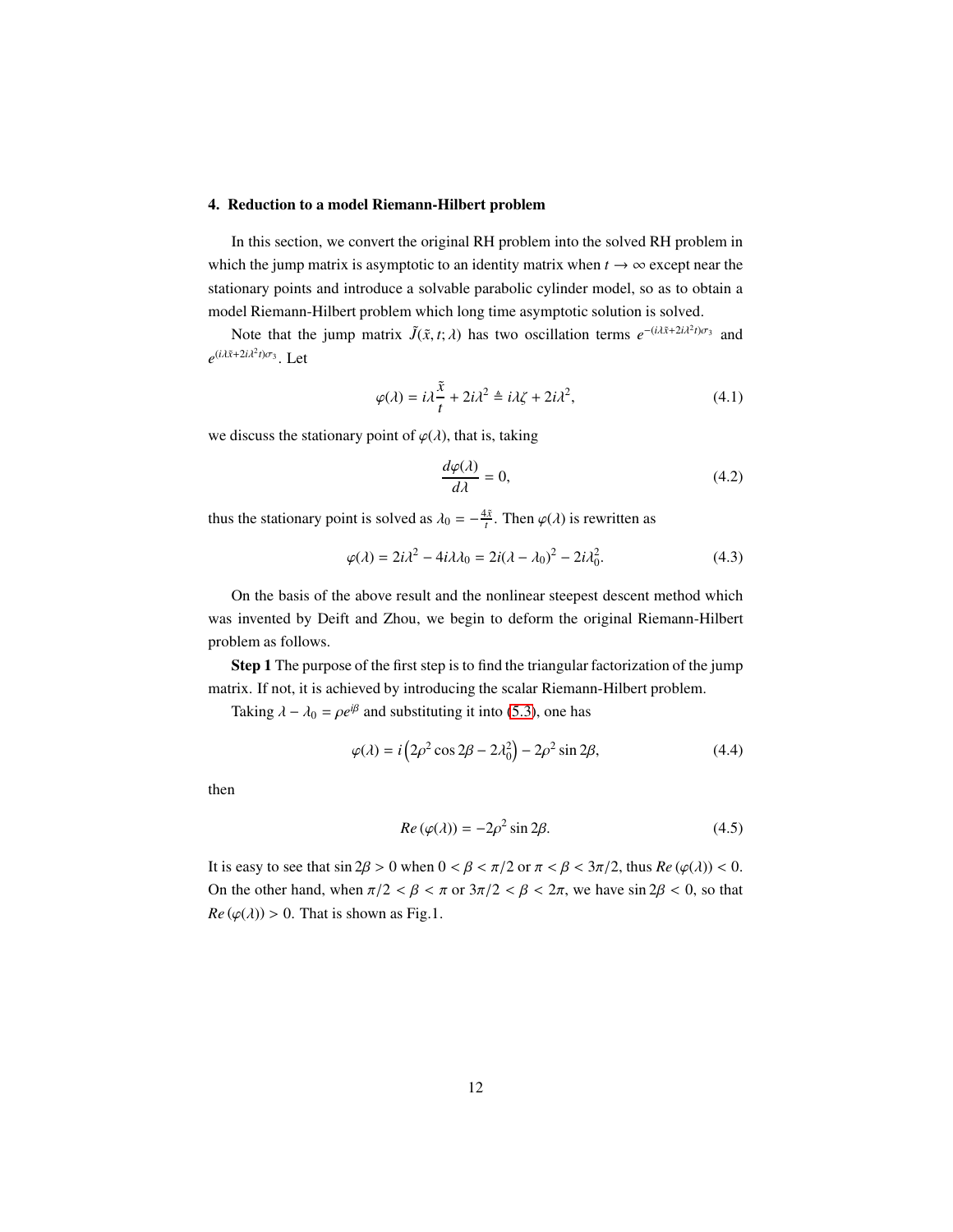

Fig. 1 Exponential decaying domains.

According to the analysis of  $\varphi(\lambda)$ , the jump matrix  $\tilde{J}(\tilde{x}, t; \lambda)$  enjoys the lower/upper triangular factorization as

$$
\tilde{J}(\tilde{x},t;\lambda) = \begin{pmatrix} 1 & 0 \\ r^*(\lambda)e^{2t\varphi(\lambda)} & 1 \end{pmatrix} \begin{pmatrix} 1 & r(\lambda)e^{-2t\varphi(\lambda)} \\ 0 & 1 \end{pmatrix},
$$
(4.6)

and the upper/diagonal/lower factorization as

$$
\tilde{J}(\tilde{x},t;\lambda) = \begin{pmatrix} 1 & \frac{r(\lambda)}{1+|r(\lambda)|^2} e^{-2t\varphi(\lambda)} \\ 0 & 1 \end{pmatrix} \begin{pmatrix} \frac{1}{1+|r(\lambda)|^2} & 0 \\ 0 & 1+|r(\lambda)|^2 \end{pmatrix}
$$

$$
\times \begin{pmatrix} 1 & 0 \\ \frac{r^*(\lambda)}{1+|r(\lambda)|^2} e^{2t\varphi(\lambda)} & 1 \end{pmatrix}.
$$
(4.7)

It is noticed that there is a diagonal matrix in the second decomposition, so we introduce a scalar RH problem as

- $\delta(\lambda)$  is analytic in  $\mathbb{C} \setminus \mathbb{R}$ ;
- the jump condition is

$$
\delta_+(\lambda) = \begin{cases} \delta_-(\lambda)(1+|r(\lambda)|^2), & \lambda < \lambda_0, \\ \delta_+(\lambda) = \delta_-, & \lambda > \lambda_0; \end{cases}
$$

•  $\delta(\lambda) \to 1$  as  $\lambda \to \infty$ .

According to the Plemelj's formula,  $\delta(\lambda)$  can be solved as

$$
\delta(\lambda) = \exp\left[\frac{1}{2\pi i} \int_{-\infty}^{\lambda_0} \frac{\log(1 + |r(s)|^2)}{s - \lambda} ds\right].
$$
 (4.8)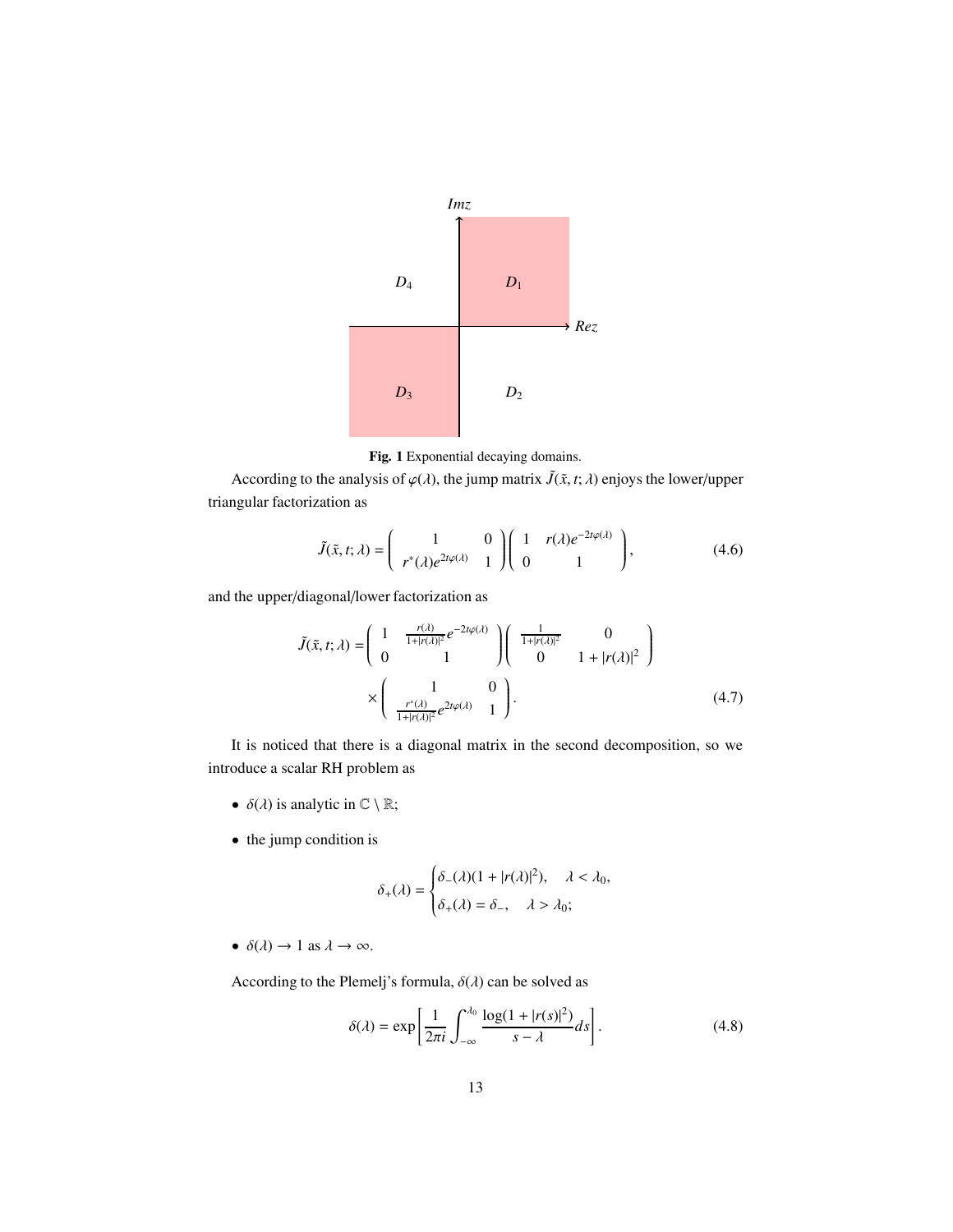Furthermore,  $\delta(\lambda)$  can be rewritten as

$$
\delta(\lambda) = (\lambda - \lambda_0)^{iv} e^{\chi(\lambda)},\tag{4.9}
$$

where

$$
v = -\frac{1}{2\pi} \log(1 + |r(\lambda_0)|^2),
$$
  

$$
\chi(\lambda) = -\frac{1}{2\pi i} \int_{-\infty}^{\lambda_0} \log(\lambda - s) d \log(1 + |r(s)|^2).
$$

Based on the above analysis, define the transformation as

1

$$
M^{(1)}(\tilde{x},t;\lambda) = \tilde{M}(\tilde{x},t;\lambda)\delta(\lambda)^{\sigma_3},\tag{4.10}
$$

then  $M^{(1)}(\tilde{x}, t; \lambda)$  admits the RH problem as follows

- $M^{(1)}(\tilde{x}, t; \lambda)$  is analytic in  $\mathbb{C}\setminus\mathbb{R}$ .
- The jump condition is

$$
M_{+}^{(1)}(\tilde{x},t;\lambda) = M_{-}^{(1)}(\tilde{x},t;\lambda)J^{(1)}(\tilde{x},t;\lambda),
$$
\n(4.11)

with

$$
J^{(1)}(\tilde{x},t;\lambda)=\begin{cases} \left(\begin{array}{cc}1&0\\e^{2t\varphi(\lambda)}r^*(\lambda)\delta^2(\lambda)&1\end{array}\right)\left(\begin{array}{cc}1&e^{-2t\varphi(\lambda)}r(\lambda)\delta^{-2}(\lambda)\\0&1\end{array}\right),\quad\lambda>\lambda_0,\\\left(\begin{array}{cc}1&e^{-2t\varphi(\lambda)}\frac{r(\lambda)}{1+|r(\lambda)|^2}\delta^{-2}_-(\lambda)\end{array}\right)\left(\begin{array}{cc}1&0\\e^{2t\varphi(\lambda)}\frac{r^*(\lambda)}{1+|r(\lambda)|^2}\delta^2_+(\lambda)&1\end{array}\right),\quad\lambda<\lambda_0.\end{cases}
$$

•  $M_+^{(1)}(\tilde{x}, t; \lambda) \to I$ , as  $\lambda \to \infty$ .

Step 2 The second step is to deform the contour, analytic approximations about  $r(\lambda)$  are firstly introduced.

For simplicity, denote

$$
r(\lambda) \doteq r_1(\lambda), \quad r^*(\lambda) \doteq r_2(\lambda),
$$
  

$$
\frac{r(\lambda)}{1+|r(\lambda)|^2} \doteq r_3(\lambda), \quad \frac{r^*(\lambda)}{1+|r(\lambda)|^2} \doteq r_4(\lambda).
$$

As shown in Fig. 1, the complex  $\lambda$ -plane is divided into four parts, i.e.  $D_j$ ,  $j =$ 1, 2, 3, 4, so that

$$
\{\lambda | Re(\varphi(\lambda)) < 0\} = D_1 \cup D_3, \quad \{\lambda | Re(\varphi(\lambda)) > 0\} = D_2 \cup D_4.
$$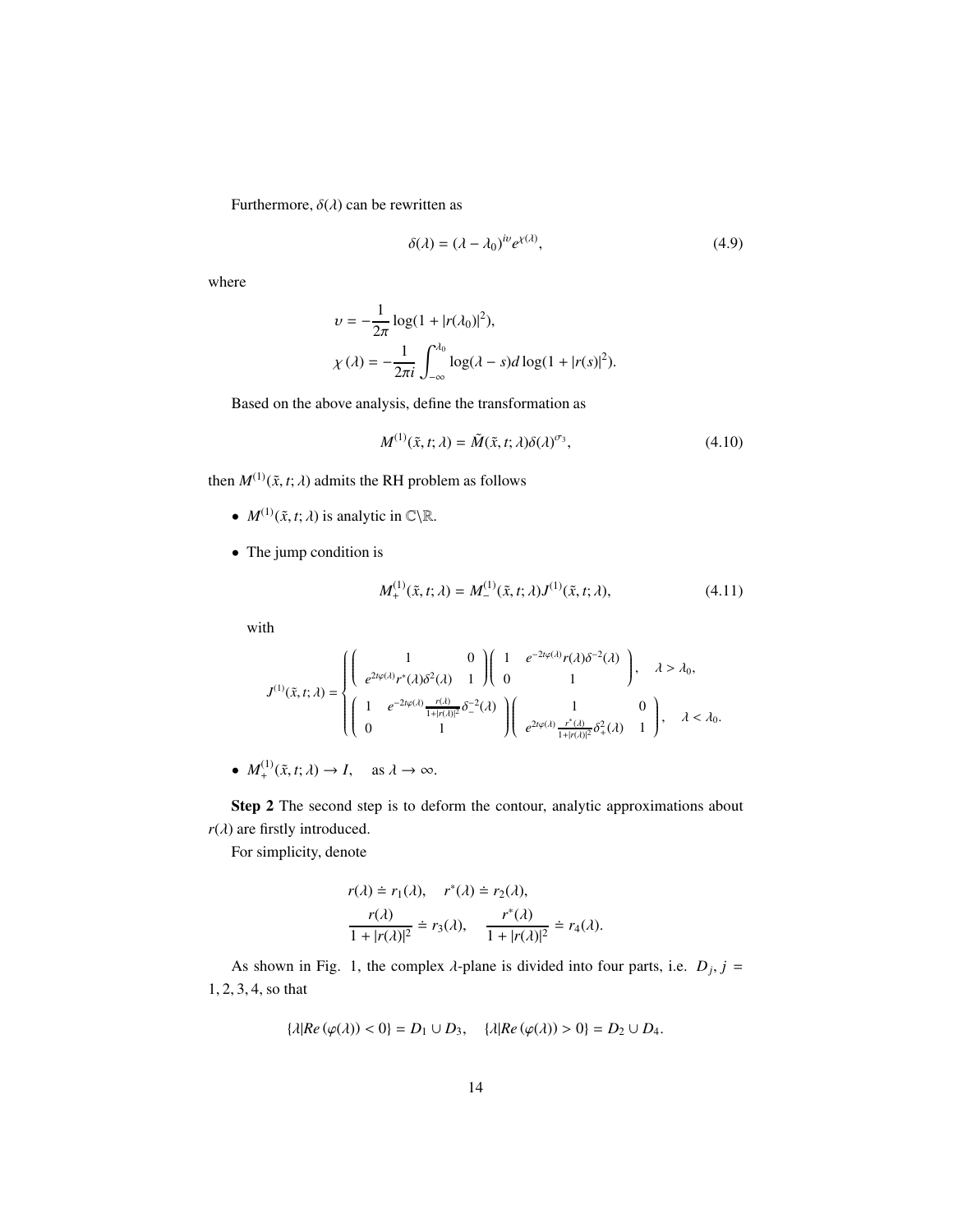Making the decomposition as follows

$$
r_j(\lambda) = \begin{cases} r_{j,a}(\tilde{x}, t; \lambda) + r_{j,r}(\tilde{x}, t; \lambda), & j = 1, 2, |\lambda| > \lambda_0, & \lambda \in \mathbb{R}, \\ r_{j,a}(\tilde{x}, t; \lambda) + r_{j,r}(\tilde{x}, t; \lambda), & j = 3, 4, |\lambda| < \lambda_0, & \lambda \in \mathbb{R}. \end{cases}
$$
(4.12)

Due to  $r(\lambda) \in C^{11}(\mathbb{R}_+)$ , expanding on it obtains

$$
r_1^{(n)}(\lambda) = \frac{d^n}{d\lambda^n} \left( \sum_{j=0}^6 p_j(\zeta)(\lambda - \lambda_0)^j \right) + O\left( (\lambda - \lambda_0)^{7-n} \right),
$$
  

$$
\lambda \to \lambda_0, \quad n = 0, 1, 2,
$$
 (4.13)

with  $p_j(\zeta) = r_1^{(j)}$  $_{1}^{(j)}(\lambda_{0})/j!$ .

Let

<span id="page-14-0"></span>
$$
g_0(\lambda) = \sum_{j=4}^{10} \frac{a_j}{(\lambda - i)^j},
$$
\n(4.14)

where  $\{a_j\}_4^{10}$  make

$$
g_0(\lambda) = \sum_{j=0}^{6} p_j(\zeta)(\lambda - \lambda_0)^j + O\left((\lambda - \lambda_0)^{7-n}\right), \quad \lambda \to \lambda_0. \tag{4.15}
$$

Equation [\(4.15\)](#page-14-0) imposes seven linearly independent conditions on the  $a_j$ , which can be verified directly. Thus the coefficients  $a_j$  not only exist but are unique.

Making  $g(\lambda) = r_1(\lambda) - g_0(\lambda)$ , then

(i)  $g_0(\lambda)$  is a rational function of  $\lambda \in \mathbb{C}$ , which has no poles in  $\overline{D}_1$ ;

(ii)  $g_0(\lambda)$  is consistent with  $r_1(\lambda)$  to six order at  $\lambda_0$  and to three order at  $\infty$ , that is

$$
\frac{d^n}{d\lambda^n}g(\lambda) = \begin{cases} O\left((\lambda - \lambda_0)^{7-n}\right), & \lambda \to \lambda_0, \\ O\left(\lambda^{-4+2n}\right), & \lambda \to \infty, \end{cases}
$$
(4.16)

with  $\lambda \in \mathbb{R}$  and  $n = 0, 1, 2$ .

Next, we begin to analyze the decomposition of  $r_1(\lambda)$ . The map  $\lambda \to \tau$  is a bijection  $[\lambda_0, +\infty) \rightarrow [-2\lambda_0^2, +\infty)$ , which is defined as

<span id="page-14-1"></span>
$$
\tau = -i\varphi(\lambda) = 2\lambda^2 - 4\lambda\lambda_0. \tag{4.17}
$$

Hence we define function  $G(\zeta, \tau)$  as

$$
G(\zeta,\tau) = \begin{cases} \frac{(\lambda - i)^3}{\lambda - \lambda_0} g(\zeta,\tau), & \tau \ge -2\lambda_0^2, \\ 0, & \tau < -2\lambda_0^2, \end{cases}
$$
(4.18)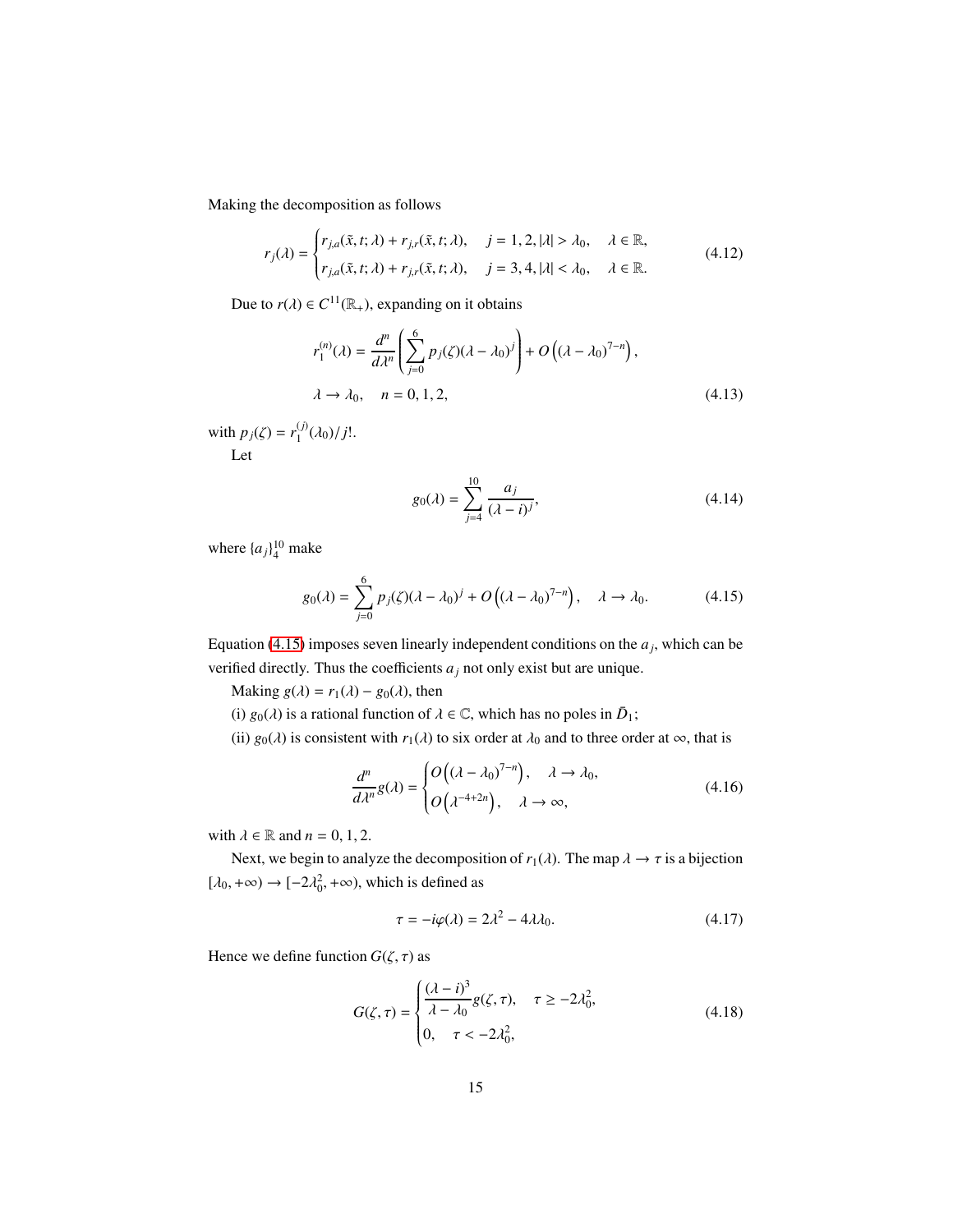then the function  $G(\zeta, \tau)$  is  $C^{11}$  and

$$
\frac{\partial^n G}{\partial \tau^n}(\zeta, \tau) = \frac{\partial^n G}{\partial \lambda^n} \left(\frac{\partial \lambda}{\partial \tau}\right)^n
$$
\n
$$
= \left(\frac{1}{4(\lambda - \lambda_0)} \frac{\partial}{\partial \lambda}\right)^n \left[\frac{(\lambda - i)^3}{\lambda - \lambda_0} g(\zeta, \tau)\right], \quad \tau \ge -2\lambda_0^2.
$$
\n(4.19)

For this reason, we have

$$
\left\|\frac{\partial^n G}{\partial \tau^n}\right\|_{L^2(\mathbb{R})} < \infty, \quad n = 0, 1, 2. \tag{4.20}
$$

In particular,  $G(\zeta, \cdot)$  belongs to  $H^2(\mathbb{R})$ .

From the above, Fourier transform  $\hat{G}(\zeta, s)$  can be deduced as

$$
\hat{G}(\zeta,s) = \frac{1}{2\pi} \int_{\mathbb{R}} G(\zeta,\tau) e^{-i\tau s} d\tau,
$$
\n(4.21)

where

$$
G(\zeta,\tau) = \int_{\mathbb{R}} \hat{G}(\zeta,s)e^{i\tau s}ds,\tag{4.22}
$$

which satisfies the Plancherel theorem, i.e.

<span id="page-15-0"></span>
$$
\left\|s^2\hat{G}(s)\right\|_{L^2(\mathbb{R})} < \infty. \tag{4.23}
$$

Combining [\(4.18\)](#page-14-1) and [\(4.22\)](#page-15-0) can get

$$
\frac{\lambda - \lambda_0}{(\lambda - i)^3} \int_{\mathbb{R}} \hat{G}(\zeta, s) e^{i\tau s} ds = \begin{cases} g(\zeta, \lambda), & \lambda \ge \lambda_0, \\ 0, & \lambda < \lambda_0. \end{cases}
$$
(4.24)

Rewriting  $g(\zeta, \lambda)$  as

$$
g(\zeta, \lambda) = g_a(\tilde{x}, t; \lambda) + g_r(\tilde{x}, t; \lambda), \qquad (4.25)
$$

where

$$
g_a(\tilde{x}, t; \lambda) = \frac{\lambda - \lambda_0}{(\lambda - i)^3} \int_{-\frac{t}{4}}^{+\infty} \hat{G}(\zeta, s) e^{i\tau s} ds, \quad t > 0, \lambda \in \bar{D}_1,
$$
 (4.26)

$$
g_r(\tilde{x}, t; \lambda) = \frac{\lambda - \lambda_0}{(\lambda - i)^3} \int_{-\infty}^{-\frac{t}{4}} \hat{G}(\zeta, s) e^{i\tau s} ds, \quad t > 0, \lambda \ge \lambda_0,
$$
 (4.27)

therefore one implies that  $g_a(\tilde{x}, t; \cdot)$  is analytic in  $D_1$  and continuous in  $\bar{D}_1$ . Moreover, estimating  $g_a(\tilde{x}, t; \lambda)$  and  $g_r(\tilde{x}, t; \lambda)$  can get

$$
|g_a(\tilde{x}, t; \lambda)| \le \frac{|\lambda - \lambda_0|}{|\lambda - i|^3} ||\hat{G}(s)||_{L^1(\mathbb{R})} \sup_{s \ge -\frac{t}{4}} e^{sReir(\zeta, \lambda)}
$$
  

$$
\le \frac{C|\lambda - \lambda_0|}{|\lambda - i|^3} e^{\frac{t}{4}|Reir(\zeta, \lambda)|}, \quad t > 0, \lambda \in \bar{D}_1,
$$
 (4.28)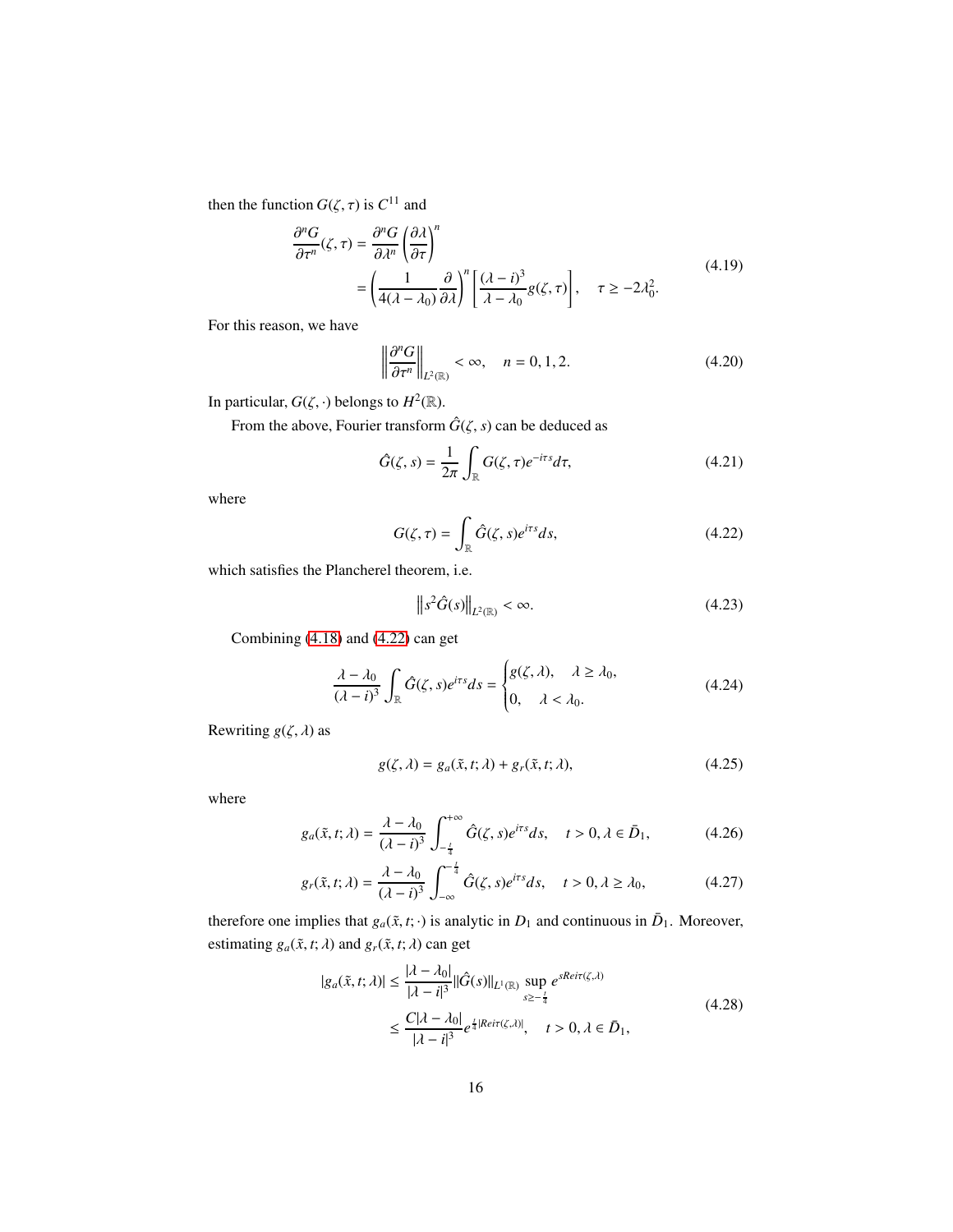and

$$
|g_r(\tilde{x}, t; \lambda)| \le \frac{|\lambda - \lambda_0|}{|\lambda - i|^3} \int_{-\infty}^{-\frac{t}{4}} s^2 |\hat{G}(\zeta, s)| s^{-2} ds
$$
  

$$
\le \frac{C}{1 + |\lambda|^2} ||s^2 |\hat{G}(\zeta, s)||_{L^2(\mathbb{R})} \sqrt{\int_{-\infty}^{-\frac{t}{4}} s^{-4} ds}
$$
  

$$
\le \frac{C}{1 + |\lambda|^2} t^{-\frac{3}{2}}, \quad t > 0, \lambda \ge \lambda_0.
$$
 (4.29)

Therefore the  $L^1$ ,  $L^2$  and  $L^\infty$  norm of  $g_r$  are  $O(t^{-\frac{3}{2}})$  on  $(\lambda_0, \infty)$ .

Taking

$$
r_{1,a}(\tilde{x},t;\lambda) = g_0(\tilde{x},t;\lambda) + g_a(\tilde{x},t;\lambda), \quad \lambda \in \bar{D}_1,
$$
\n(4.30)

$$
r_{1,r}(\tilde{x},t;\lambda) = g_r(\tilde{x},t;\lambda), \quad \lambda \ge \lambda_0,
$$
\n(4.31)

then we obtain the decomposition of  $r_1$ . The case of  $r_j$ ,  $j = 2, 3, 4$ , can also be studied in the same way.

According to the above analysis, the Lemma is given as follows.

Lemma 4.1. *For the decomposition of r*(λ)*, the related properties are listed below:*

*(i)*  $r_{j,a}(\tilde{x}, t; \lambda)$  are analytic in  $D_j$  and continuous in  $\overline{D}_j$  for  $t > 0$ , which satisfy

$$
\left| r_{j,a}(\tilde{x},t;\lambda) - r_j(\lambda) \right| \le C|\lambda - \lambda_0|e^{\frac{t}{4}|Reir(\zeta,\lambda)|},
$$
  

$$
\lambda \in \bar{D}_j, |\lambda| < K, t > 0, j = 1,\dots, 4,
$$
\n
$$
(4.32)
$$

*where each*  $K > 0$  *and C is independent of*  $\zeta$ *, t,*  $\lambda$ *.* 

*(ii)*  $r_{1,a}(\tilde{x}, t; \lambda)$  *and*  $r_{2,a}(\tilde{x}, t; \lambda)$  *satisfy* 

$$
|r_{j,a}(\tilde{x},t;\lambda)| \le \frac{C}{1+|\lambda|} e^{\frac{t}{4}|Reit(\zeta,\lambda)|}, \quad \lambda \in \bar{D}_j, \ t > 0, \ j = 1, 2,
$$
 (4.33)

*where*  $C$  *is independent of*  $\zeta$ *, t,*  $\lambda$ *.* 

- (*iii*) The L<sup>1</sup>, L<sup>2</sup> and L<sup>∞</sup> norm of  $r_{1,r}$  and  $r_{2,r}$  are  $O(t^{-\frac{3}{2}})$  on  $(\lambda_0, +\infty)$  as  $t \to \infty$ .
- *(iv) The*  $L^1$ *,*  $L^2$  *and*  $L^\infty$  *norm of*  $r_{3,r}$  *and*  $r_{4,r}$  *are*  $O(t^{-\frac{3}{2}})$  *on*  $(-\infty, \lambda_0)$  *as*  $t \to \infty$ *.*

Besides, before the deformation of the RH problem, we introduce oriented counter  $Γ$  and open sets  ${V_j}_1^6$  as depicted in Fig.2.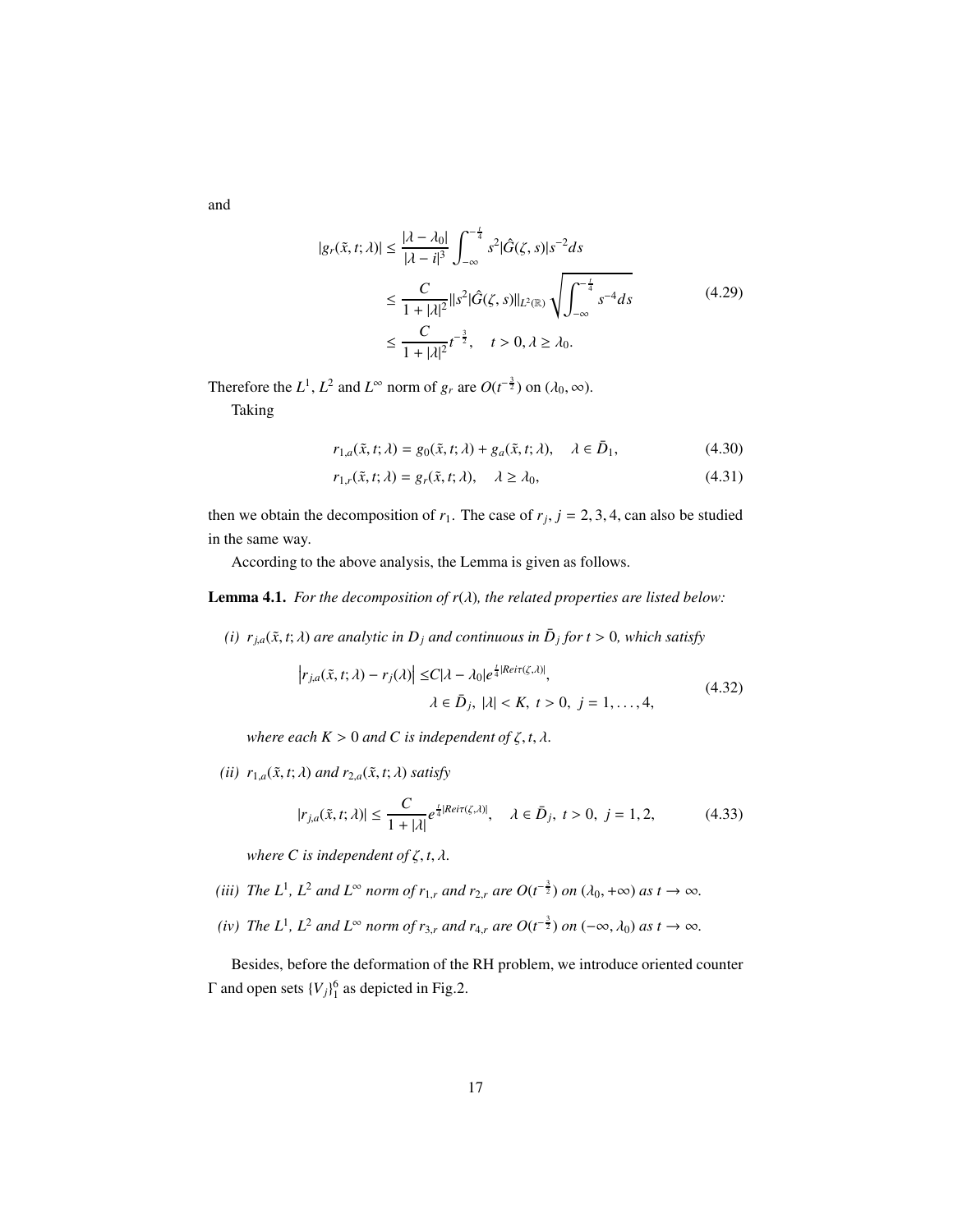

**Fig. 2** The jump contour  $\Gamma$  and the domains  $\{V_j\}_1^6$ .

As a result, defining a transformation

$$
M^{(2)}(\tilde{x},t;\lambda) = M^{(1)}(\tilde{x},t;\lambda)R,\tag{4.34}
$$

here

$$
R = \begin{cases} \begin{pmatrix} 1 & -e^{-2t\varphi(\lambda)}r_{1,a}(\lambda)\delta^{-2} \\ 0 & 1 \end{pmatrix}, & \lambda \in V_1, \\ \begin{pmatrix} 1 & 0 \\ e^{2t\varphi(\lambda)}r_{2,a}(\lambda)\delta^{2} & 1 \end{pmatrix}, & \lambda \in V_6, \\ \begin{pmatrix} 1 & e^{-2t\varphi(\lambda)}r_{3,a}(\lambda)\delta^{-2} \\ 0 & 1 \end{pmatrix}, & \lambda \in V_4, \\ \begin{pmatrix} 1 & 0 \\ -e^{2t\varphi(\lambda)}r_{4,a}(\lambda)\delta^{2} & 1 \end{pmatrix}, & \lambda \in V_3, \\ \begin{pmatrix} 1 & 0 \\ 0 & 1 \end{pmatrix}, & \lambda \in V_2 \cup V_5. \end{cases}
$$
(4.35)

Then the function  $M^{(2)}(\tilde{x}, t; \lambda)$  satisfies the RH problem.

- $M^{(2)}(\tilde{x}, t; \lambda)$  is analytic in  $\mathbb{C}\backslash\Gamma$ .
- The jump condition is

$$
M_{+}^{(2)}(\tilde{x},t;\lambda) = M_{-}^{(2)}(\tilde{x},t;\lambda)J^{(2)}(\tilde{x},t;\lambda),
$$
\n(4.36)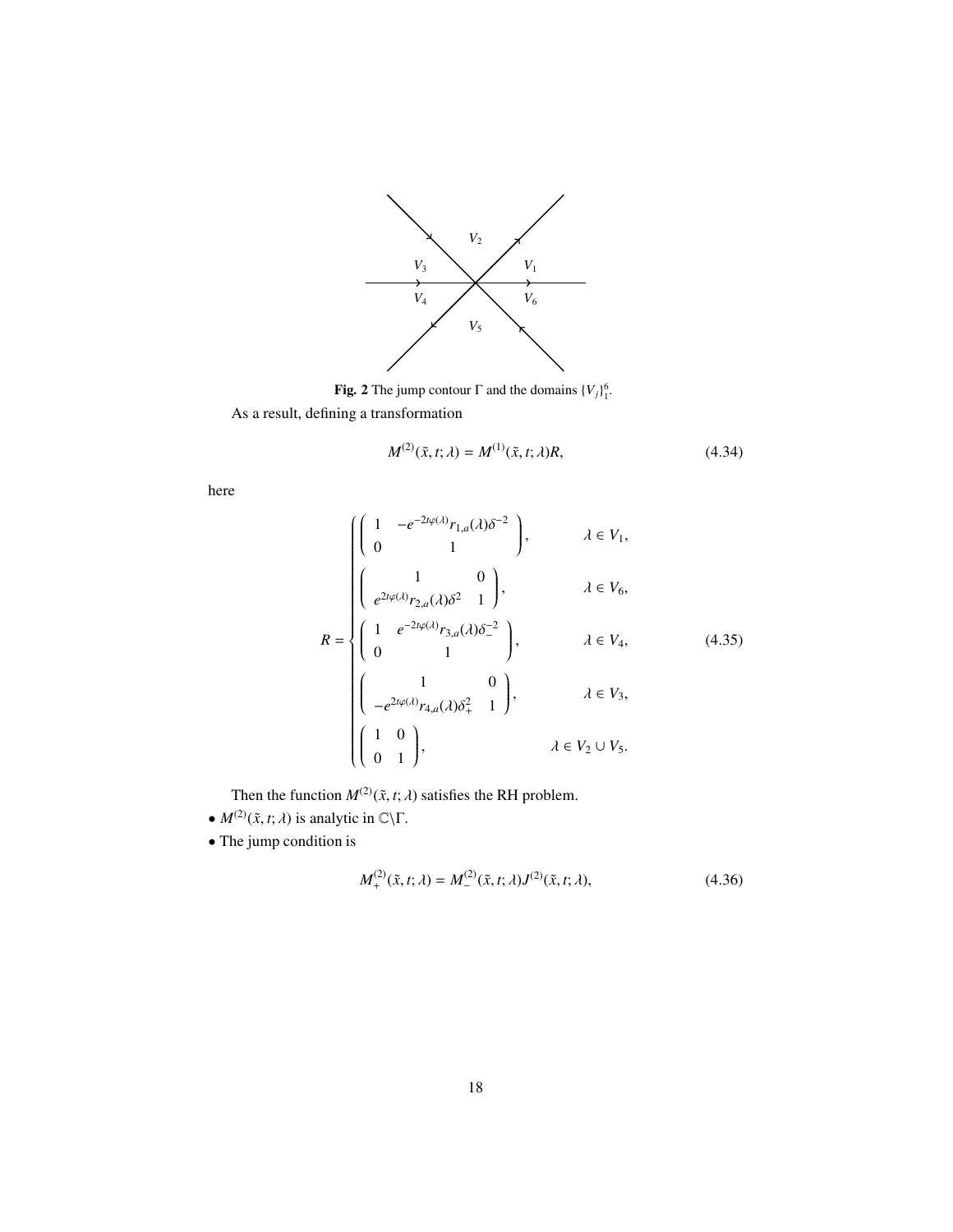with

$$
J^{(2)}(\tilde{x},t;\lambda) = \begin{cases} \begin{pmatrix} 1 & e^{-2t\varphi(\lambda)}r_{1,a}(\lambda)\delta^{-2} \\ 0 & 1 \end{pmatrix}, & \lambda \in V_1 \cap V_2, \\ \begin{pmatrix} 1 & 0 \\ -e^{2t\varphi(\lambda)}r_{2,a}(\lambda)\delta^2 & 1 \end{pmatrix}, & \lambda \in V_5 \cap V_6, \\ \begin{pmatrix} 1 & -e^{-2t\varphi(\lambda)}r_{3,a}(\lambda)\delta^{-2} \\ 0 & 1 \end{pmatrix}, & \lambda \in V_2 \cap V_3, \end{cases}
$$

$$
J^{(2)}(\tilde{x},t;\lambda) = \begin{cases} \begin{pmatrix} 1 & 0 \\ e^{2t\varphi(\lambda)}r_{4,a}(\lambda)\delta_+^2 & 1 \end{pmatrix}, & \lambda \in V_4 \cap V_5, \\ \begin{pmatrix} 1 & e^{-2t\varphi(\lambda)}r_{1,r}(\lambda)\delta^{-2} \\ e^{2t\varphi(\lambda)}r_{2,r}(\lambda)\delta^2 & 1 + r_{1,r}(\lambda)r_{2,r}(\lambda) \end{pmatrix}, & \lambda \in V_1 \cap V_6, \\ \begin{pmatrix} 1 + r_{3,r}(\lambda)r_{4,r}(\lambda) & e^{-2t\varphi(\lambda)}r_{3,r}(\lambda)\delta_-^{-2} \\ e^{2t\varphi(\lambda)}r_{4,r}(\lambda)\delta_+^2 & 1 \end{pmatrix}, & \lambda \in V_3 \cap V_4. \end{cases}
$$

•  $M^{(2)}(\tilde{x}, t; \lambda) \rightarrow I$ , as  $\lambda \rightarrow \infty$ .

**Step 3** For the RH problem related to  $M^{(2)}(\tilde{x}, t; \lambda)$ , we introduce a parabolic cylindrical function to transform it into a solvable RH problem.

To begin with, let *X* denotes  $X = X_1 \cup ... \cup X_4 \subset \mathbb{C}$ , where

$$
X_1 = \{ se^{\frac{\pi}{4}i} | 0 \le s < \infty \}, \quad X_2 = \{ se^{-\frac{\pi}{4}i} | 0 \le s < \infty \},
$$
\n
$$
X_3 = \{ se^{-\frac{3\pi}{4}i} | 0 \le s < \infty \}, \quad X_4 = \{ se^{\frac{3\pi}{4}i} | 0 \le s < \infty \},
$$

which are shown as Fig. 3.



Fig. 3 The jump contour *X*.

Next, we introduce a parabolic cylindrical function, i.e. in complex *z*-plane, *m X* (ζ,*z*) is the solution of the RH problem as

$$
m_{+}^{X}(\zeta, z) = m_{-}^{X}(\zeta, z)V^{X}(\zeta, z), \quad z \in X,
$$
\n(4.37)

$$
m^X(\zeta, z) \to I, \quad z \to \infty,
$$
\n(4.38)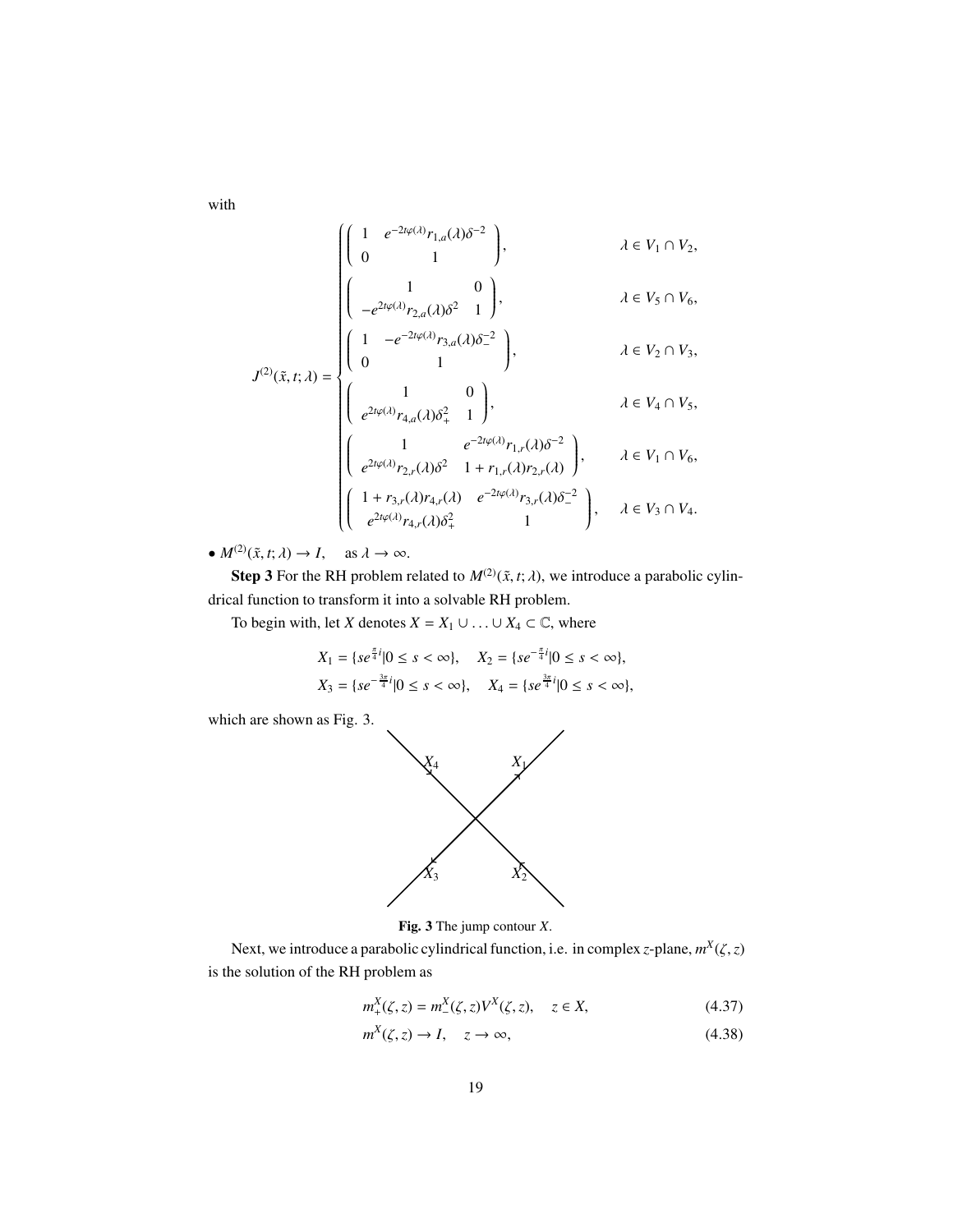where the jump matrix is

$$
V^{X}(\zeta, z) = \begin{cases} \begin{pmatrix} 1 & q(\zeta)z^{-2iv(\zeta)}e^{\frac{iz^{2}}{2}} \\ 0 & 1 \end{pmatrix}, & z \in X_{1}, \\ \begin{pmatrix} 1 & 0 \\ q^{*}(\zeta)z^{2iv(\zeta)}e^{-\frac{iz^{2}}{2}} & 1 \end{pmatrix}, & z \in X_{2}, \\ \begin{pmatrix} 1 & -\frac{q(\zeta)}{1+|q(\zeta)|^{2}}z^{-2iv(\zeta)}e^{\frac{iz^{2}}{2}} \\ 0 & 1 \end{pmatrix}, & z \in X_{3}, \\ \begin{pmatrix} 1 & 0 \\ -\frac{q^{*}(\zeta)}{1+|q(\zeta)|^{2}}z^{2iv(\zeta)}e^{-\frac{iz^{2}}{2}} & 1 \end{pmatrix}, & z \in X_{4}. \end{cases}
$$
(4.39)

Moreover, matching  $V^X(\zeta, z)$  to  $J^{(2)}(\tilde{x}, t; \lambda)$  and calculating directly can get that  $q(\zeta)$ is

$$
q(\zeta) = e^{-2\chi(\zeta, \lambda_0)} r(\lambda_0) e^{2i\nu(\zeta) \ln(\sqrt{-8})}.
$$
\n(4.40)

For the RH problem related to  $m^X(\zeta, z)$ , the following Lemma are directly given.

**Lemma 4.2.** *The unique solution for the RH problem related to*  $m^X(\zeta, z)$  *is* 

$$
m^X(\zeta, z) = I + \frac{i}{z} \begin{pmatrix} 0 & \gamma^X(\zeta) \\ -\beta^X(\zeta) & 0 \end{pmatrix} + O\left(\frac{1}{z^2}\right), \quad z \to \infty,
$$
 (4.41)

*where*

$$
\beta^X(\zeta) = \frac{\sqrt{2\pi}e^{\frac{\pi}{4}i}e^{-\frac{\pi}{2}\nu(\zeta)}}{q(\zeta)\Gamma(-i\nu(\zeta))},\tag{4.42}
$$

$$
\gamma^X(\zeta) = \frac{\sqrt{2\pi}e^{-\frac{\pi}{4}i}e^{-\frac{\pi}{2}\upsilon(\zeta)}}{q^*(\zeta)\Gamma(i\upsilon(\zeta))}.
$$
\n(4.43)

**Proof.** For details, please refer to Appendix B in [\[50\]](#page-28-3). □

According to the above Lemma, we know that the Riemann-Hilbert problem related to  $m^X(\zeta, z)$  can be solved accurately with a parabolic cylinder function. Next, we further set

$$
D(\zeta, t) = e^{-(2it\lambda_0^2 - \chi(\lambda_0))\sigma_3} (-8t)^{-\frac{iv(\lambda_0)}{2}\sigma_3},
$$
\n(4.44)

and define  $m_0(\tilde{x}, t; \lambda)$  for  $\lambda$  near  $\lambda_0$  as

$$
m_0(\tilde{x}, t; \lambda) = D(\zeta, t) m^X \left( \zeta, \sqrt{-8t} (\lambda - \lambda_0) \right) D^{-1}(\zeta, t). \tag{4.45}
$$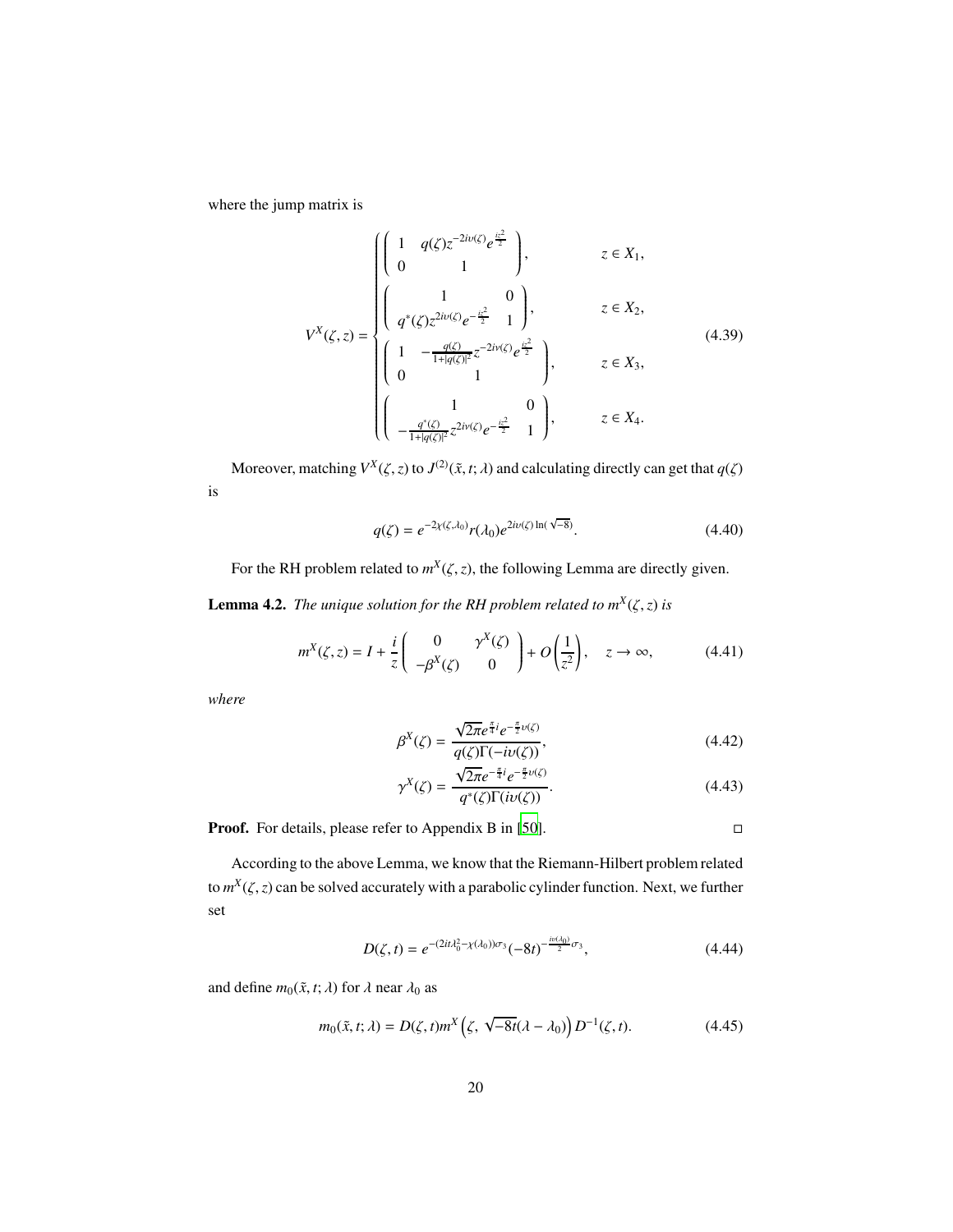Using  $m_0(\tilde{x}, t; \lambda)$  to introduce function  $M^{(3)}(\tilde{x}, t; \lambda)$ 

$$
M^{(3)}(\tilde{x},t;\lambda) = \begin{cases} M^{(2)}(\tilde{x},t;\lambda)m_0^{-1}(\tilde{x},t;\lambda), & |\lambda - \lambda_0| < \epsilon, \\ M^{(2)}(\tilde{x},t;\lambda), & \text{elsewhere,} \end{cases} \tag{4.46}
$$

where  $\epsilon = \lambda_0/2$ .





According to the definition of  $M^{(2)}(\tilde{x}, t; \lambda)$  and  $m_0(\tilde{x}, t; \lambda)$ , we know that  $M^{(3)}(\tilde{x}, t; \lambda)$ admits the Riemann-Hilbert problem

$$
\begin{cases} M_+^{(3)}(\tilde{x},t;\lambda) = M_-^{(3)}(\tilde{x},t;\lambda)J^{(3)}(\tilde{x},t;\lambda), & \lambda \in \Gamma^{(3)},\\ M_+^{(3)}(\tilde{x},t;\lambda) \to I, & \lambda \to \infty,\end{cases}
$$
(4.47)

where the jump matrix is

$$
J^{(3)}(\tilde{x},t;\lambda) = \begin{cases} m_{0,-}(\tilde{x},t;\lambda)J^{(2)}(\tilde{x},t;\lambda)m_{0,+}^{-1}(\tilde{x},t;\lambda), & |\lambda - \lambda_0| < \epsilon, \\ m_0^{-1}(\tilde{x},t;\lambda), & |\lambda - \lambda_0| = \epsilon, \\ J^{(2)}(\tilde{x},t;\lambda), & \text{elsewhere.} \end{cases}
$$
(4.48)

## <span id="page-20-0"></span>5. Long time asymptotics

In this section, we will discuss the long-time asymptotic solution of the WKI equation using the model Riemann-Hilbert problem.

Let  $\omega := J^{(3)} - I$ . Combining Theorem 2.1 of [\[50\]](#page-28-3) can get the estimates for the columns of  $\omega(x, t; \lambda)$  which allow

$$
\omega^{(j)}(\zeta, t, \cdot) = O(t^{-\frac{1}{2}\ln t}), \quad t \to \infty, \lambda \in \Gamma \cap \{|\lambda - \lambda_0| < \epsilon\}, j = 1, 2. \tag{5.1}
$$

Moreover,

$$
\|\omega^{(j)}(\zeta, t, \cdot)\|_{L^2(\Gamma^{(3)})} = O(t^{-\frac{1}{2}}), \quad t \to \infty, j = 1, 2 \tag{5.2}
$$

<span id="page-20-1"></span>
$$
\|\omega(\zeta, t, \cdot)\|_{L^1 \cap L^2(\Gamma^{(3)})} = O(t^{-\frac{1}{2}}), \quad t \to \infty,
$$
\n(5.3)

<span id="page-20-2"></span>
$$
\|\omega(\zeta, t, \cdot)\|_{L^{\infty}(\Gamma^{(3)})} = O(t^{-\frac{1}{2}} \ln t), \quad t \to \infty.
$$
\n(5.4)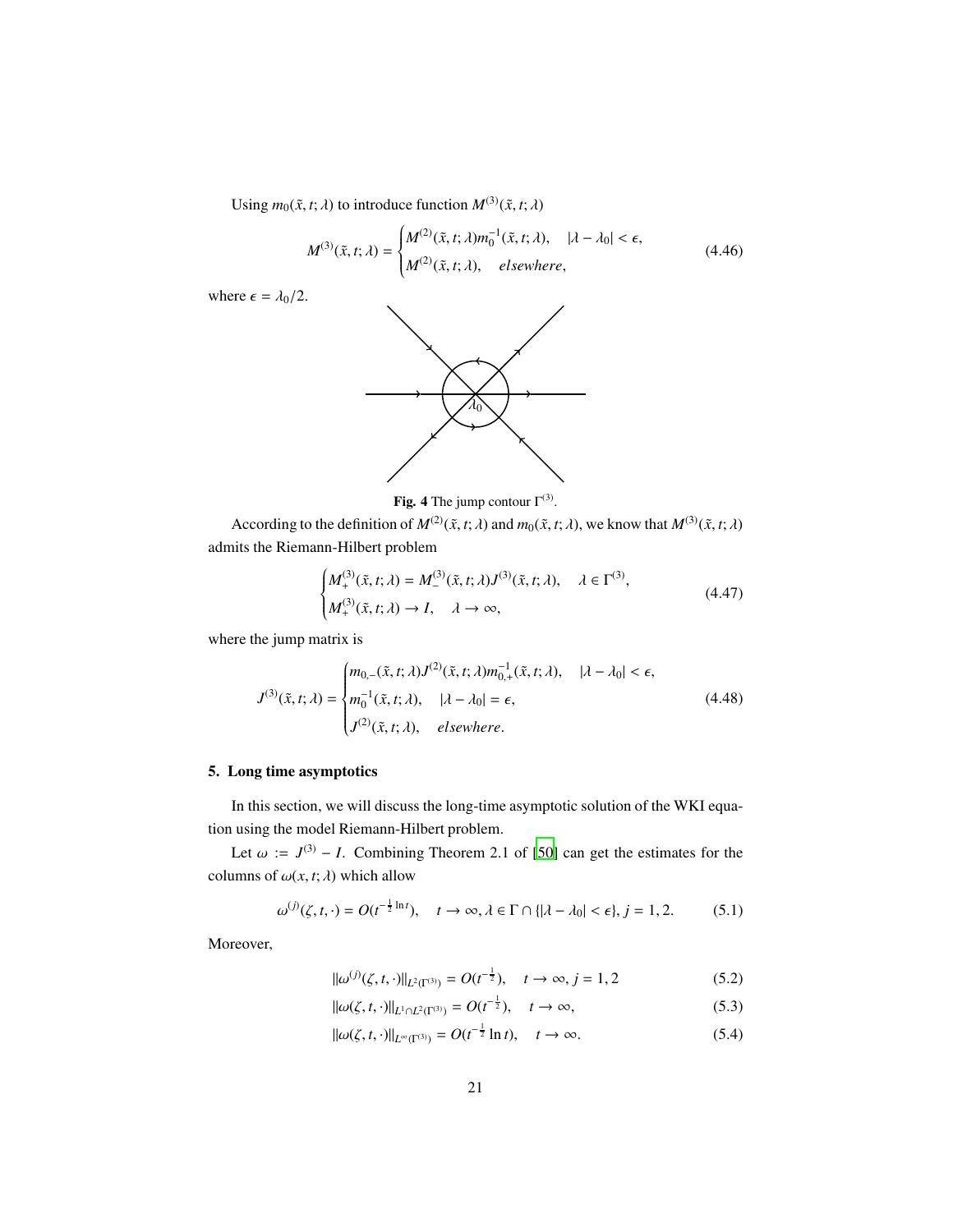According to  $C_{\omega} f = C_{-}(f\omega)$ , where  $C_{-}(f\omega)$  is the boundary value of  $C(f\omega)$  from the right side of  $\Gamma^{(3)}$  and *C* is the Cauchy operator related to  $\Gamma^{(3)}$  as

$$
(Cf)(z) = \frac{1}{2\pi i} \int_{\Gamma^{(3)}} \frac{f(s)}{s - z} ds, \quad z \in \mathbb{C} \setminus \Gamma^{(3)},
$$

the integral operator is defined as

$$
C_{\omega}: L^{2}(\Gamma^{(3)}) + L^{\infty}(\Gamma^{(3)}) \to L^{2}(\Gamma^{(3)}).
$$
 (5.5)

Using  $(5.3)$  and  $(5.4)$ , we have

$$
||C_{\omega}||_{B(L^2(\Gamma^{(3)}))} \leq C||\omega||_{L^{\infty}(\Gamma^{(3)})} = O(t^{-1}\ln t),
$$

where  $B(L^2(\Gamma^{(3)}))$  means the Banach space of bounded linear operators  $L^2(\Gamma^{(3)}) \to$  $L^2(\Gamma^{(3)})$ . Since  $||C_{\omega}||_{B(L^2(\Gamma^{(3)}))} \to 0$  as  $t \to \infty$ , there exists  $T > 0$  such that  $1 - C_{\omega} \in$  $B(L^2(\Gamma^{(3)}))$  is invertible.

Due to [\(5.3\)](#page-20-1), one has

$$
\|\mu(\zeta, t, \cdot) - I\|_{L^2(\Gamma^{(3)})} = O(t^{-\frac{1}{2}}), \quad t \to \infty,
$$
\n(5.6)

where  $\mu - I$  can be regarded as the solution of the equation

$$
(I - C_{\omega})(\mu - I) = C_{\omega}I,\tag{5.7}
$$

then

$$
M^{(3)}(\tilde{x}, t; \lambda) = I + C(\mu \omega) = I + \frac{1}{2\pi i} \int_{\Gamma^{(3)}} \mu(\zeta, t; s) \omega(\zeta, t; s) \frac{ds}{s - \lambda},
$$
 (5.8)

is the unique solution of the RH problem.

When  $\lambda \to 0$ ,  $M^{(3)}(\tilde{x}, t; \lambda)$  is expanded as

$$
M^{(3)}(\tilde{x}, t; \lambda) = M_0^{(3)} + M_1^{(3)}\lambda + O(\lambda^2),
$$
\n(5.9)

where

$$
M_0^{(3)} = M^{(3)}(\tilde{x}, t; 0) = I + \frac{1}{2\pi i} \int_{\Gamma^{(3)}} \mu \omega \frac{ds}{s},
$$
\n(5.10)

$$
M_1^{(3)} = \left(M^{(3)}(\tilde{x}, t; \lambda)\right)' = \frac{1}{2\pi i} \int_{\Gamma^{(3)}} \mu \omega \frac{ds}{s^2}.
$$
 (5.11)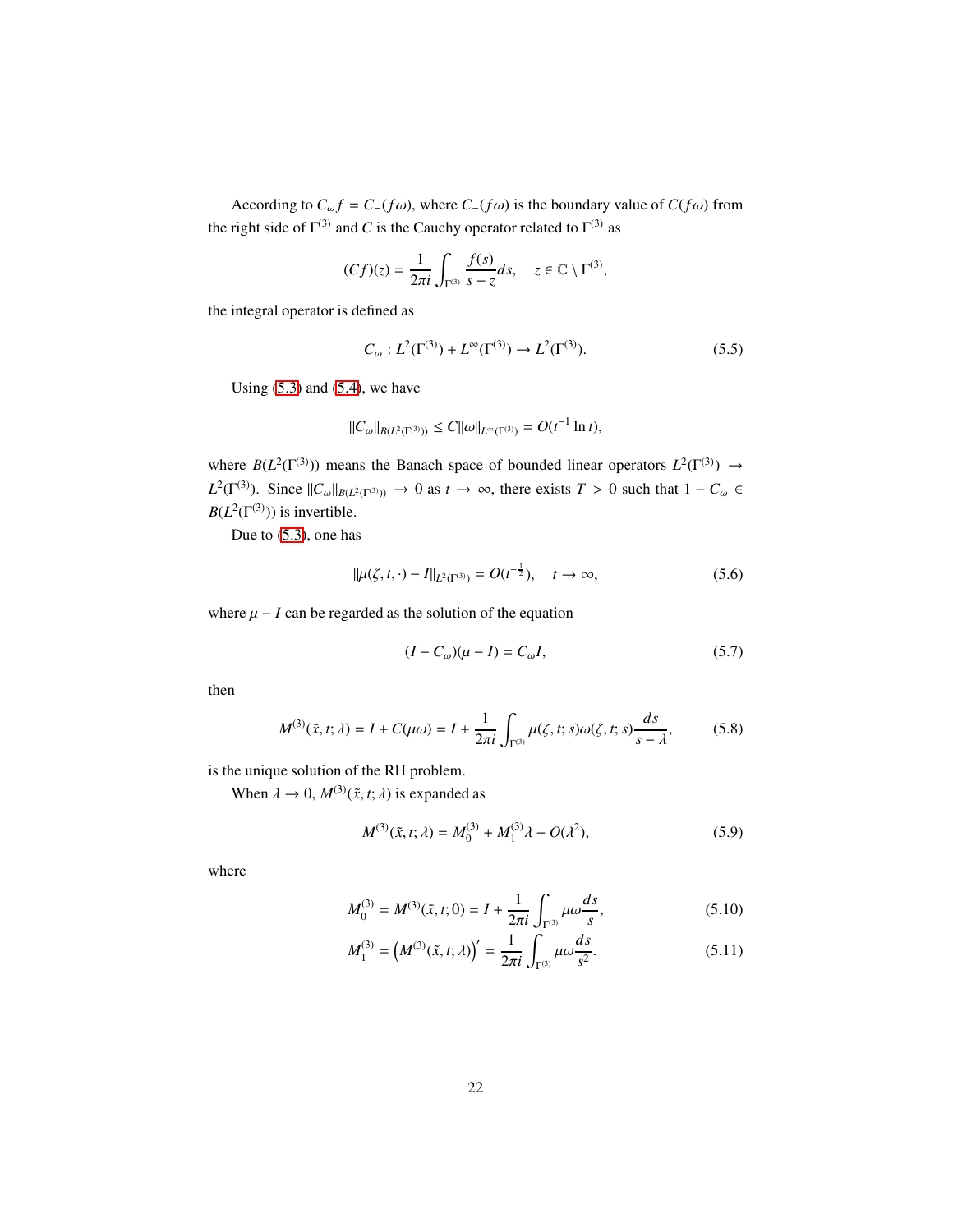For the solution of the WKI equation, one has

$$
e^{-2d}q(x,t) = e^{-2d}\tilde{q}(\tilde{x},t)
$$
  
\n
$$
= \lim_{\lambda \to 0} \frac{\partial}{\partial \tilde{x}} \frac{\left(\left(\tilde{M}(\tilde{x},t;0)\right)^{-1} \tilde{M}(\tilde{x},t;\lambda)\right)_{12}}{i\lambda}
$$
  
\n
$$
= -i \lim_{\lambda \to 0} \frac{\partial}{\partial \tilde{x}} \left(\frac{\left(M^{(3)}(\tilde{x},t;0)\right)^{-1} M^{(3)}(\tilde{x},t;\lambda) - I}{\lambda}\right)_{12}
$$
  
\n
$$
= -i \lim_{\lambda \to 0} \frac{\partial}{\partial \tilde{x}} \left(\left(M_0^{(3)}\right)^{-1} M_1^{(3)}\right)_{12}.
$$
\n(5.12)

On the one hand,

$$
M_1^{(3)} = \frac{1}{2\pi i} \int_{\Gamma^{(3)}} \mu(s)\omega(s) \frac{ds}{s^2}
$$
  
= 
$$
\frac{1}{2\pi i} \left( \int_{|\lambda - \lambda_0| = \epsilon} + \int_{\Gamma} \right) \frac{\mu \omega}{s^2} ds
$$
  
= 
$$
\frac{1}{2\pi i} \int_{|\lambda - \lambda_0| = \epsilon} \frac{\mu(m_0^{-1} - I)}{s^2} ds - \frac{1}{2\pi i} \int_{\Gamma} \frac{\mu \omega}{s^2} ds.
$$
 (5.13)

For above formula, we have

$$
m_0^{-1} = D(\zeta, t)m^X(\zeta, \sqrt{-8t}(\lambda - \lambda_0))D^{-1}(\zeta, t)
$$
  
=  $I + \frac{B(\zeta, t)}{\sqrt{-8t}(\lambda - \lambda_0)} + O(t^{-1}),$  (5.14)

where

$$
B(\zeta,t) = \begin{pmatrix} 0 & \gamma^{X} e^{-2(2it\lambda_0^2 - \chi(\lambda_0))} (-8t)^{-iv(\lambda_0)} \\ -i\beta^{X} e^{2(2it\lambda_0^2 - \chi(\lambda_0))} (-8t)^{iv(\lambda_0)} & 0 \end{pmatrix},
$$
 (5.15)

then

$$
\int_{|\lambda - \lambda_0| = \epsilon} \frac{\mu(m_0^{-1} - I)}{s^2} ds
$$
\n
$$
= \int_{|\lambda - \lambda_0| = \epsilon} (m_0^{-1} - I) d\lambda + \int_{|\lambda - \lambda_0| = \epsilon} (\mu - I)(m_0^{-1} - I) d\lambda
$$
\n
$$
= \frac{2\pi i B(\zeta, t)}{\sqrt{-8t}} + O(t^{-1}).
$$
\n(5.16)

And

$$
\left| \int_{\Gamma} \frac{\mu \omega}{s^2} ds \right| = \left| \int_{\Gamma} (\mu - I) \frac{\omega}{s^2} ds + \int_{\Gamma} \frac{\omega}{s^2} ds \right|
$$
  
\n
$$
\leq ||\mu - I||_{L^2(\Gamma)} ||\frac{\omega}{s^2}||_{L^2(\Gamma)} + ||\frac{\omega}{s^2}||_{L^1(\Gamma)}
$$
  
\n
$$
= O(t^{-1} \ln t), \qquad (5.17)
$$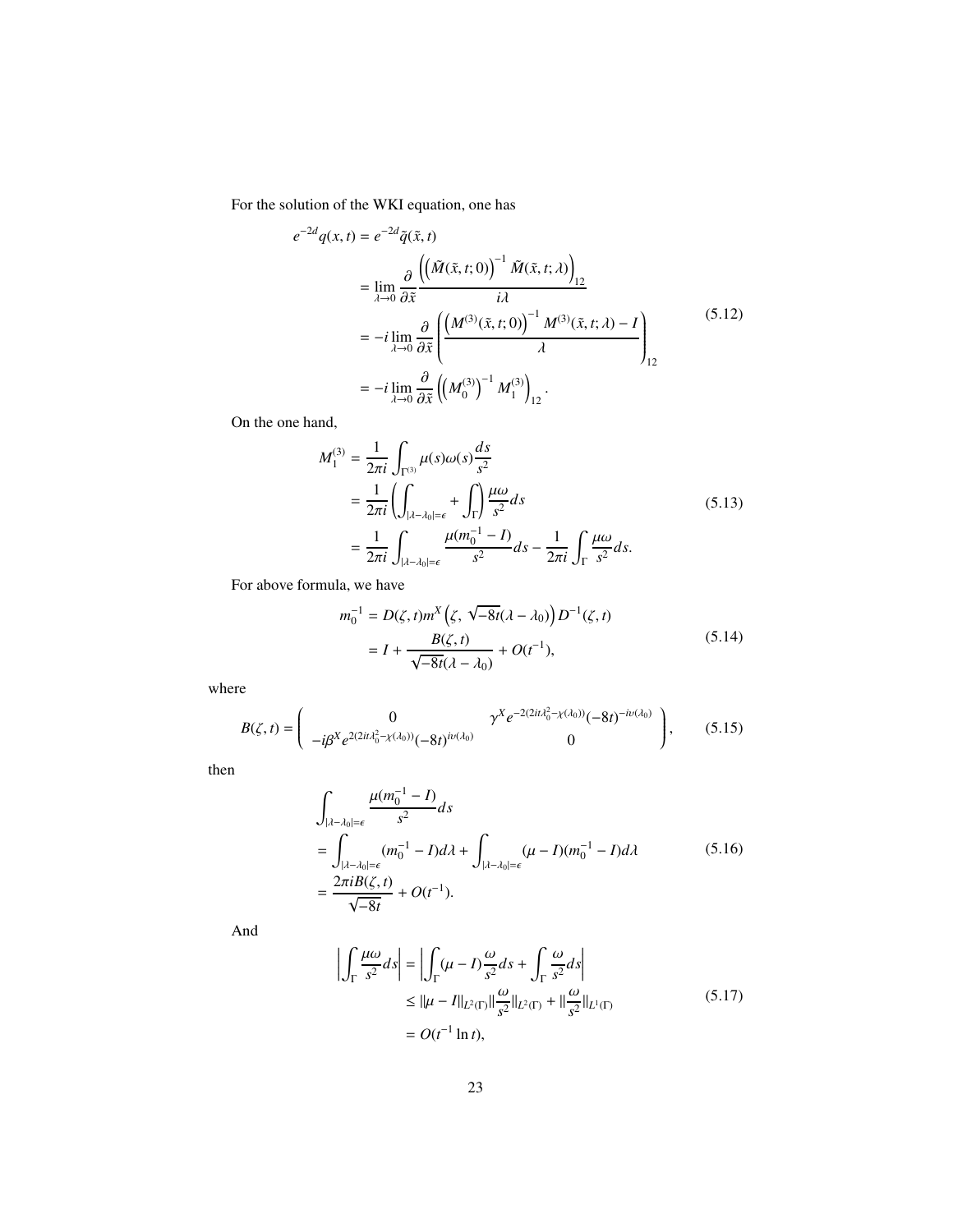thus

$$
M_1^{(3)} = \frac{B(\zeta, t)}{\sqrt{-8t}} + O(t^{-1} \ln t). \tag{5.18}
$$

On the other hand,

$$
M_0^{(3)} = I + \frac{1}{2\pi i} \int_{\Gamma^{(3)}} \mu \omega \frac{ds}{s},
$$
 (5.19)

then

$$
M_0^{(3)} - I = \frac{1}{2\pi i} \int_{\Gamma^{(3)}} \mu \omega \frac{ds}{s}.
$$
 (5.20)

In the same way, we have

$$
M_0^{(3)} = I + \frac{B(\zeta, t)}{\sqrt{-8t}} + O(t^{-1} \ln t). \tag{5.21}
$$

In summary,

$$
e^{-2d}q(x,t) = e^{-2d}\tilde{q}(\tilde{x},t)
$$
  
= 
$$
\frac{-i\frac{\partial}{\partial \tilde{x}}\gamma^{X}e^{-2(2it\lambda_{0}^{2}-\chi(\lambda_{0}))}(-8t)^{-(\frac{1}{2}+iv(\lambda_{0}))}}{1-\frac{iy^{X}\beta^{X}}{8t}} + O(t^{-1}\ln t).
$$
 (5.22)

Therefore, the following theorem is summarized.

**Theorem 5.1.** *Considering the initial value condition* [\(1.4\)](#page-2-0)*, the solution*  $q(x, t)$  *of the WKI equation is solved as*

$$
q(x,t) = e^{2d} \frac{-i \frac{\partial}{\partial \tilde{x}} \gamma^X e^{-2(2it\lambda_0^2 - \chi(\lambda_0))} (-8t)^{-(\frac{1}{2} + iv(\lambda_0))}}{1 - \frac{iy^X \beta^X}{8t}} + O(t^{-1} \ln t), \quad t \to \infty,
$$
 (5.23)

<span id="page-23-0"></span>*where the error term is uniform with respect to x.*

## 6. Conclusions and discussions

In this work, under zero boundary condition, the Deift-Zhou nonlinear steepest descent method for the oscillatory RH problem is used to study the Wadati-Konno-Ichikawa equation. What is different from the past is that in the spectral analysis, we not only discuss the case of  $\lambda \to \infty$ , but also the case of  $\lambda \to 0$ . Then their properties are used to establish a connection, and the solution  $q(x, t)$  of the WKI equation is expressed by the solution of the RH problem. After performing a series of deformations on the oscillatory RH problem, we further get a model RH problem. Finally, the long time asymptotic solution  $q(x, t)$  of the WKI equation is derived, which greatly enriches the research on the solution of the WKI equation, and gives us a deeper understanding for the long time asymptotic solution of non-AKNS system.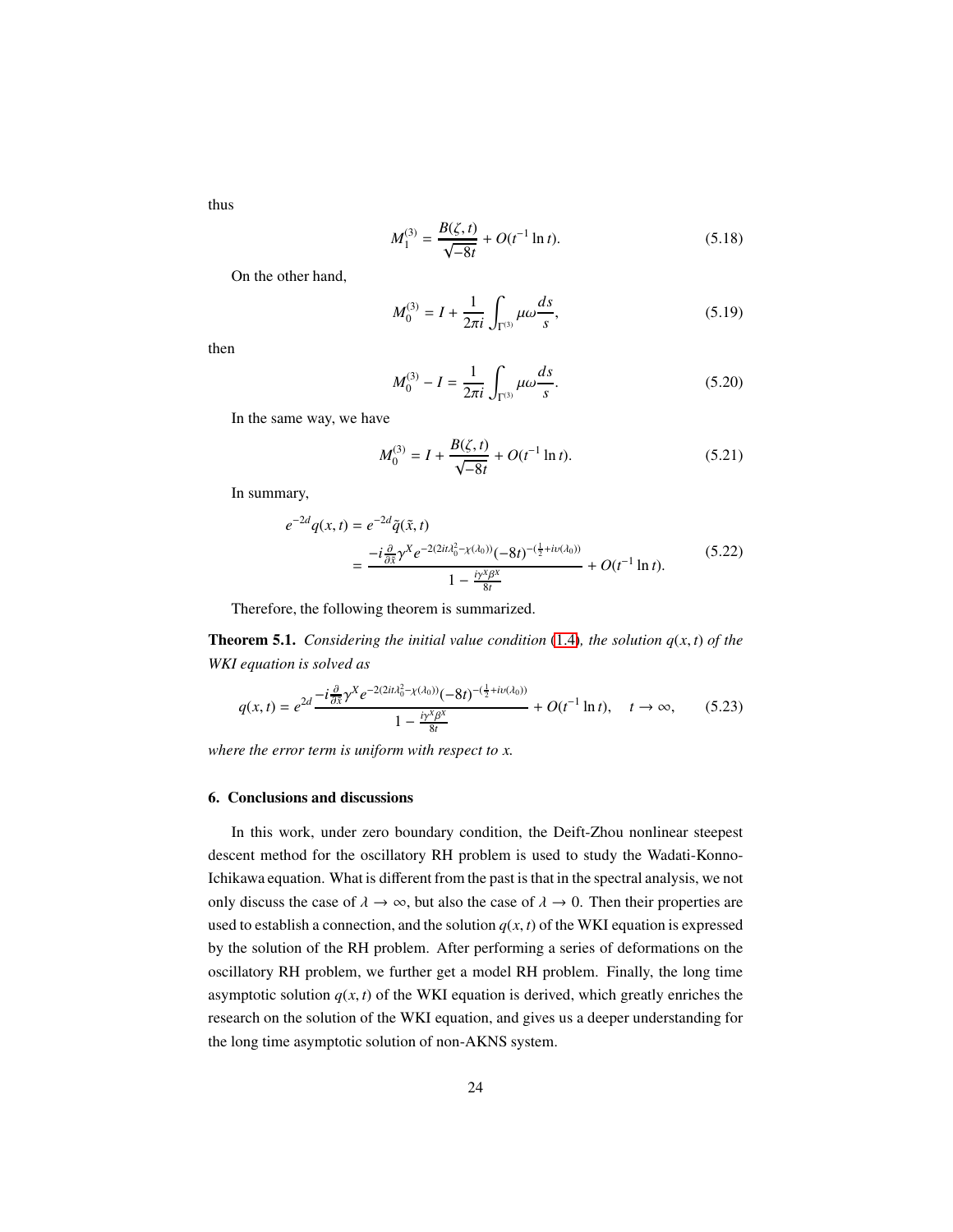### Acknowledgements

This work was supported by the National Natural Science Foundation of China under Grant No. 11975306, the Natural Science Foundation of Jiangsu Province under Grant No. BK20181351, the Six Talent Peaks Project in Jiangsu Province under Grant No. JY-059, and the Fundamental Research Fund for the Central Universities under the Grant Nos. 2019ZDPY07 and 2019QNA35.

### References

- <span id="page-24-0"></span>[1] V.E. Zakharov, A.B. Shabat, Exact theory of two-dimensional self-focusing and one-dimensional self-modulation of waves in nonlinear media, Sov. Phys. JETP 34 (1972) 62-69.
- [2] V.E. Zakharov, Stability of periodicwaves of finite amplitude on the surface of a deep fluid, Sov. Phys. J. Appl. Mech. Tech. Phys. 4 (1968) 190-194.
- [3] V.E. Zakharov, Collapse of Langmuir waves, Sov. Phys. JETP 35 (1972) 908-914.
- [4] D.J. Kaup, A.C. Newell, An exact solution for a derivative nonlinear Schrödinger equation, J. Math. Phys. 19 (1978) 798-801.
- [5] A.K. Zvezdin, A.F. Popkov, Contribution to the nonlinear theory of magnetostaticspin waves, Sov. Phys. JETP 2 (1983) 350.
- [6] S.F. Tian, Initial-boundary value problems for the general coupled nonlinear Schrödinger equation on the interval via the Fokas method, J. Differ. Equ. 262 (2017) 506-558.
- [7] W.X. Ma, Inverse scattering and soliton solutions of nonlocal reverse-spacetime nonlinear Schrödinger equations, Proc. Amer. Math. Soc. 149(1) (2021) 251-263.
- [8] W.Q. Peng, S.F. Tian, X.B. Wang, T.T. Zhang, Y. Fang, Riemann-Hilbert method and multi-soliton solutions for three-component coupled nonlinear Schrödinger equations, J. Geom. Phys. 146 (2019) 103508.
- [9] X.G. Geng, H. Liu, J.Y. Zhu, Initial-boundary value problems for the coupled nonlinear Schrödinger equation on the half-line, Stud. Appl. Math. (2015) 310-346.
- [10] A. Chowdury, D.J. Kedziora, A. Ankiewicz, N. Akhmediev, Soliton solutions of an integrable nonlinear Schrödinger equation with quintic terms, Phys. Rev. E 90 (2014) 032922.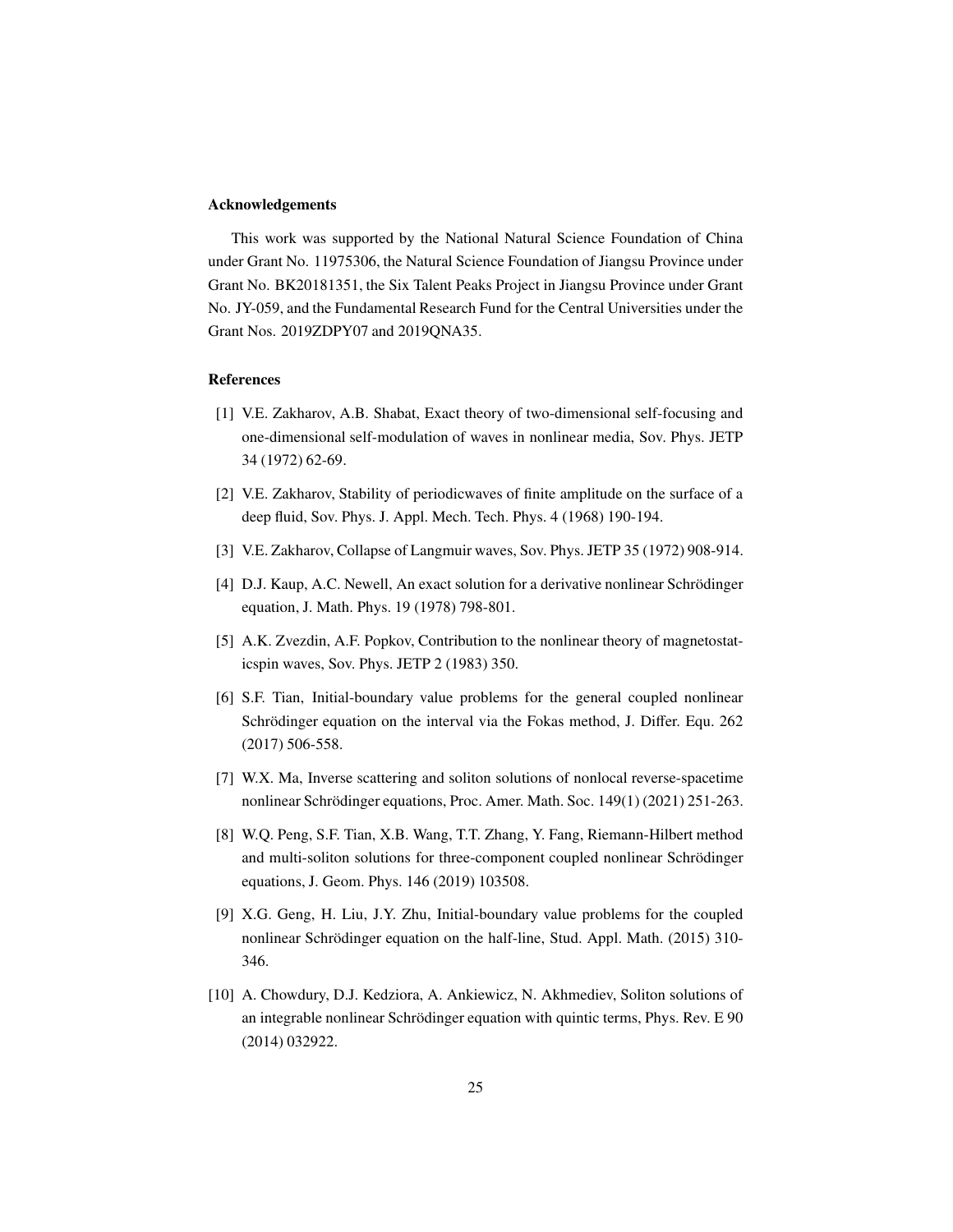- [11] P. Zhao, E.G. Fan, Finite gap integration of the derivative nonlinear Schrödinger equation: A Riemann-Hilbert method, Phys. D 402(15) (2020) 132213.
- <span id="page-25-0"></span>[12] Z.Q. Li, S.F. Tian, W.Q. Peng, J.J. Yang, Inverse scattering transform and soliton classifification of the higher order nonlinear Schrödinger-Maxwell-Bloch equations, Theor. Math. Phys. 203(3) (2020) 709-725.
- <span id="page-25-1"></span>[13] J. Herrmann, Propagation of ultrashort light pulses in fibers with saturable nonlinearity in the normal-dispersion region, J. Opt. Soc. Amer. B 8 (1991) 1507-1511.
- <span id="page-25-2"></span>[14] K. Porsezian, K. Nithyanandan, R.V.J. Raja, P.K. Shukla, Modulational instability at the proximity of zero dispersion wavelength in the relaxing saturable nonlinear system, J. Opt. Soc. Amer. B 29 (2012) 2803-2813.
- <span id="page-25-3"></span>[15] M. Wadati, K. Konno, and Y.-H. Ichikawa, A Generalization of Inverse Scattering Method, J. Phys. Soc. Jpn. 46 (1979) 1965.
- <span id="page-25-4"></span>[16] T. Shimizu and M. Wadati, A New Integrable Nonlinear Evolution Equation, Prog. Theor. Phys. 63 (1980) 808.
- <span id="page-25-5"></span>[17] Y. Ishimori, A relationship between the Ablowitz-Kaup-Newell-Segur and Wadati-Konno-Ichikawa schemes of the inverse scattering method, J. Phys. Soc. Jpn. 51 (1982) 3036-3041.
- <span id="page-25-6"></span>[18] M. Boiti, V.S. Gerdjikov, F. Pempinelli, The WKIS system: Bäcklund transformations, generalized Fourier transforms and all that, Progr. Theoret. Phys. 75 (1986) 1111-1141.
- [19] A. Kundu, Explicit auto-Bäcklund relation through gauge transformation, J. Phys. A: Math. Gen. 20 (1987) 1107-1114.
- <span id="page-25-7"></span>[20] Y. Xiao, The Bäcklund transformations for the Wadati-Konno-Ichikawa system, Phys. Lett. A 149 (1990) 369-370.
- <span id="page-25-8"></span>[21] J. Choudhury, Inverse scattering method for a new integrable nonlinear evolution equation under nonvanishing boundary conditions, J. Phys. Soc. Japan 51 (1982) 2312-2317.
- <span id="page-25-9"></span>[22] R.A. Van Gorder, Orbital stability for stationary solutions of the Wadati-Konno-Ichikawa-Shimizu equation, J. Phys. Soc. Japan 82 (2013) 064005.
- <span id="page-25-10"></span>[23] R.A. Van Gorder, Exact stationary solution method for the Wadati-Konno-Ichikawa-Shimizu (WKIS) equation, Progr. Theoret. Phys. 128 (2013) 993-999.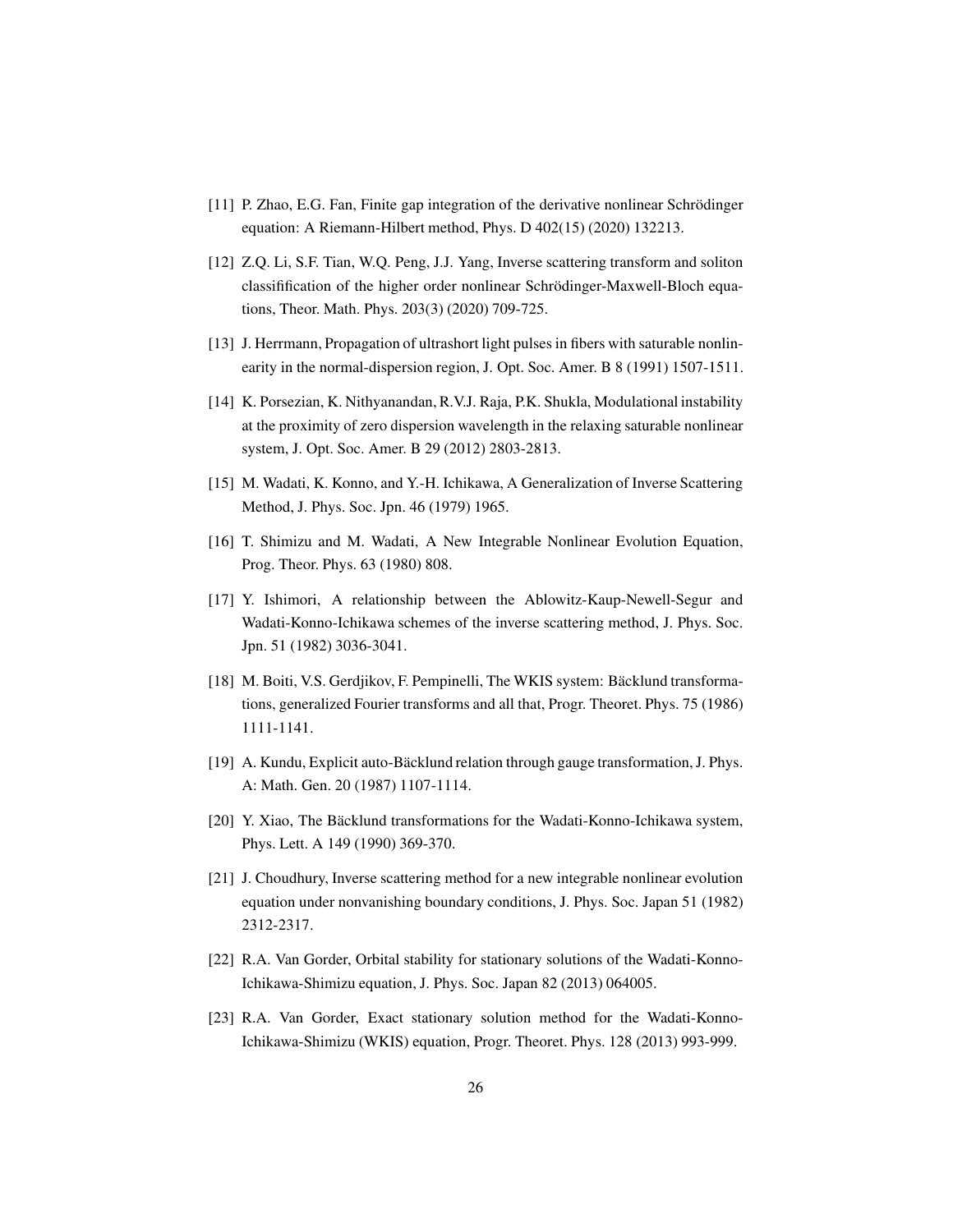- <span id="page-26-0"></span>[24] Y. Shimabukuro, Global solution of the Wadati-Konno-Ichikawa equation with small initial data, arXiv:1612.07579v1, 2016.
- <span id="page-26-1"></span>[25] Z. Li, X. Geng, L. Guan, Algebro-geometric constructions of the Wadati-Konno-Ichikawa flows and applications, Math. Methods Appl. Sci. 39 (2016) 734-743.
- <span id="page-26-2"></span>[26] Y. Zhang, D. Qiu, Y. Cheng, J. He, The Darboux transformation for the Wadati-Konno-Ichikawa system, Theor. Math. Phys. 191 (2017) 710-724.
- <span id="page-26-3"></span>[27] H.F. Liu, Y. Shimabukuro, *N*-soliton formula and blowup result of the Wadati-Konno-Ichikawa equation, J. Phys. A 50 (2017) 315204.
- <span id="page-26-4"></span>[28] Y.S. Zhang, J.G. Rao, Y. Cheng, J.S. He, Riemann-Hilbert method for the Wadati-Konno-Ichikawa equation: *N* simple poles and one higher-order pole, Phys. D 399 (2019) 173-185.
- <span id="page-26-5"></span>[29] V.E. Zakharov and S.V. Manakov, Asymptotic behavior of nonlinear wave systems integrated by the inverse scattering method, Sov. Phys. JETP 44 (1976) 106- 112.
- <span id="page-26-6"></span>[30] P. Deift and X. Zhou, A steepest descent method for oscillatory Riemann-Hilbert problems. Asymptotics for the MKdV equation, Ann. Math. 137(2) (1993) 295- 368.
- <span id="page-26-7"></span>[31] P. Deift, A.R. Its, and X. Zhou, Long-time asymptotics for integrable nonlinear wave equations, Important developments in soliton theory, Nonlinear Dynam. (1993) 181-204.
- <span id="page-26-8"></span>[32] P.J. Cheng, S. Venakides, X. Zhou, Long-time asymptotics for the pure radiation solution of the sine-Gordon equation, Commun. Part. Diff. Equ. 24 (1999) 1195- 1262.
- <span id="page-26-9"></span>[33] A.V. Kitaev, A.H. Vartanian, Leading-order temporal asymptotics of the modified nonlinear Schrödinger equation: solitonless sector, Inverse Problems 13 (1997) 1311-1339.
- <span id="page-26-10"></span>[34] A.V. Kitaev, A.H. Vartanian, Asymptotics of solutions to the modified nonlinear Schrödinger equation: solution on a nonvanishing continuous background, SIAM J. Math. Anal. 30 (1999) 787-832.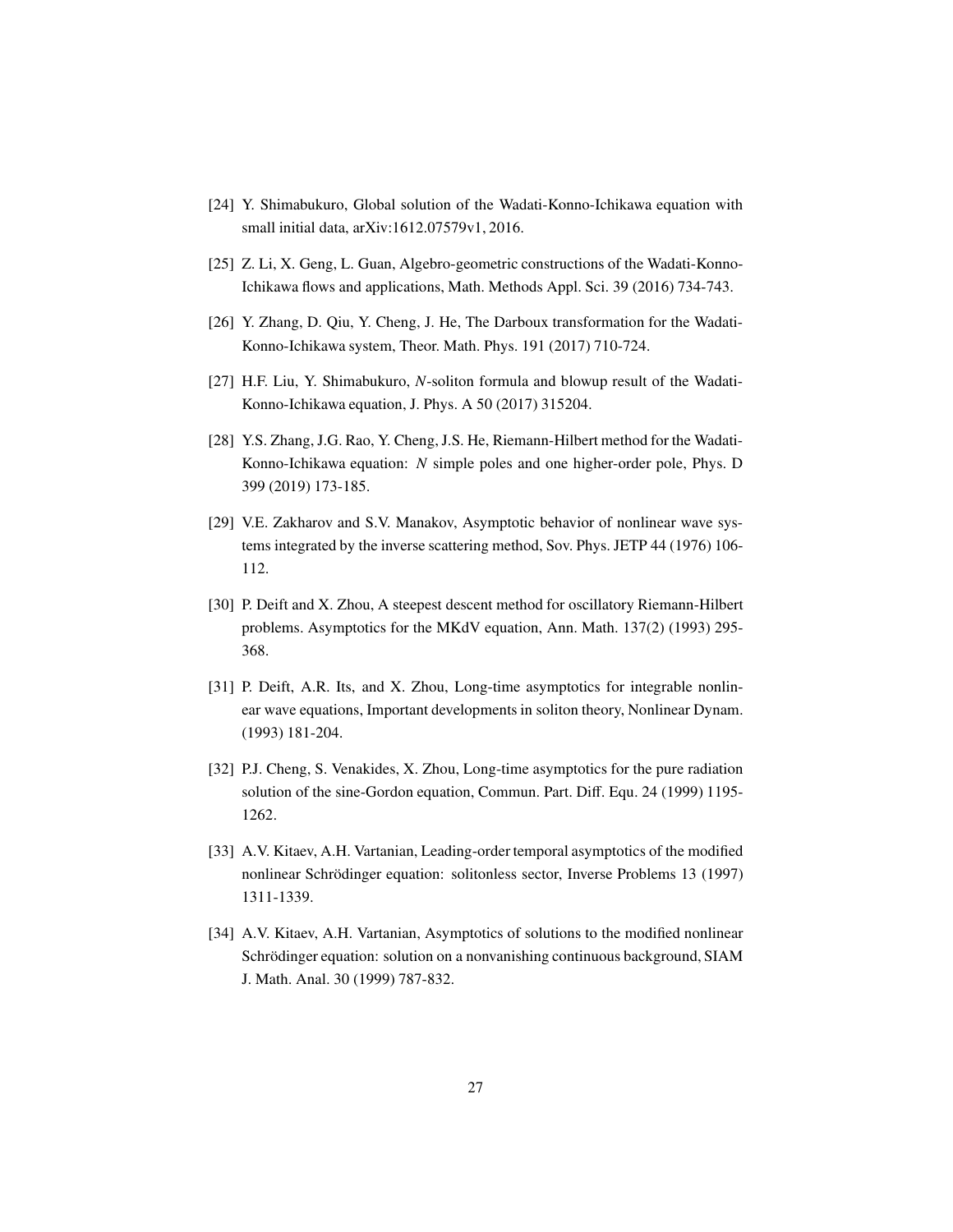- <span id="page-27-0"></span>[35] G. Biondini, D. Mantzavinos, Long-time asymptotics for the focusing nonlinear Schrödinger equation with nonzero boundary conditions at infinity and asymptotic stage of modulational instability, Comm. Pure Appl. Math. 70(12) (2017) 2300-2365.
- <span id="page-27-1"></span>[36] K. Grunert, G. Teschl, Long-time asymptotics for the Korteweg-de Vries equation via nonlinear steepest descent, Math. Phys. Anal. Geom. 12 (2009) 287.
- <span id="page-27-2"></span>[37] J. Xu, E. G. Fan and Y. Chen, Long-time Asymptotic for the Derivative Nonlinear Schrödinger Equation with Step-like Initial Value, Math. Phys. Anal. Geom. 16 (2013) 253-288.
- <span id="page-27-3"></span>[38] A. Boutet de Monvel, A. Kostenko, D. Shepelsky, G. Teschl, Long-time asymptotics for the Camassa-Holm equation, SIAM J. Math. Anal. 41 (2009) 1559- 1588.
- <span id="page-27-4"></span>[39] J. Xu and E. G. Fan, Long-time asymptotics for the Fokas-Lenells equation with decaying initial value problem: Without solitons, J. Differ. Equ. 259 (2015) 1098- 1148.
- <span id="page-27-5"></span>[40] X. Geng, K. Wang, M. Chen, Long-Time Asymptotics for the Spin-1 Gross-Pitaevskii Equation, Commun. Math. Phys. (2021) 1-27.
- <span id="page-27-6"></span>[41] N. Liu, B. Guo, Long-time asymptotics for the initial-boundary value problem of coupled Hirota equation on the half-line, Sci. China Math. 64(1) (2020).
- <span id="page-27-7"></span>[42] J. Xu, Long-time asymptotics for the short pulse equation, J. Differ. Equ. 265(8) (2018) 3494-3532.
- <span id="page-27-8"></span>[43] J. Xu and E. G. Fan, Long-time asymptotic behavior for the complex short pulse equation, J. Differ. Equ. 269(11) (2020) 10322-10349.
- <span id="page-27-9"></span>[44] B. Guo and N. Liu, Long-time asymptotics for the Kundu-Eckhaus equation on the half-line, J. Math. Phys. 59 (2018) 061505.
- <span id="page-27-10"></span>[45] D.S. Wang, B. Guo, X. Wang, Long-time asymptotics of the focusing Kundu¨CEckhaus equation with nonzero boundary conditions, J. Differ. Equ. (2018) http://doi.org/10.1016/j.jde.2018.10.053.
- <span id="page-27-11"></span>[46] S. Chen, Z. Yan, Long-time asymptotics of solutions for the coupled dispersive AB system with initial value problems, J. Math. Anal. Appl. (2020) 124401.